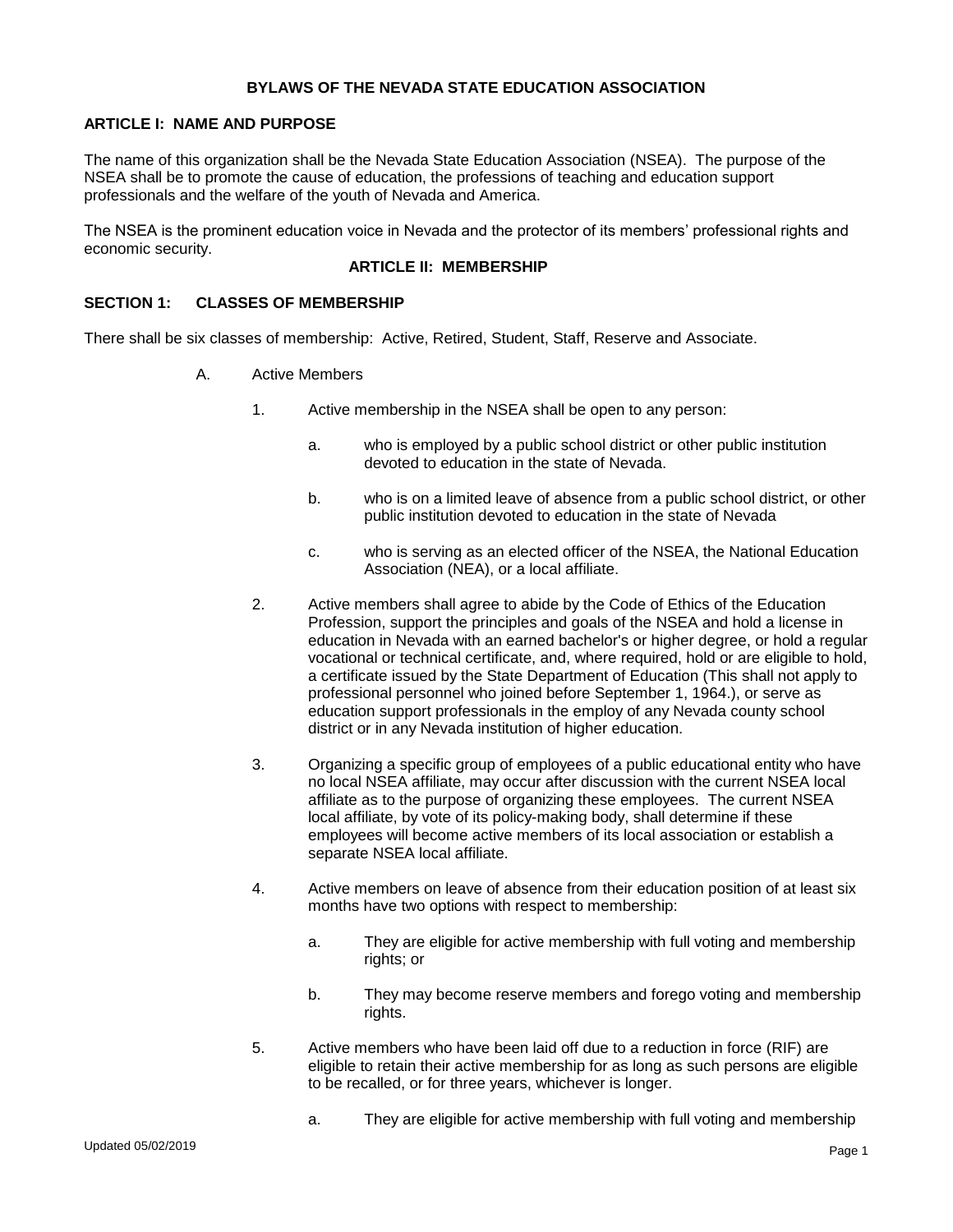rights; or

- b. They may become reserve members when no longer eligible for RIF membership.
- 6. Active members of the NSEA shall also be members of the NEA and of a local association where available.
- 7. Active membership is the only class of membership authorized to hold an elective office.
- B. Retired Members
	- 1. Retired membership of the NSEA is open to any person who is at least forty-five (45) years of age or is eligible to receive a pension from an educational employment retirement system (including social security) and who was employed for at least five (5) years in a position that qualified him/her for active membership but who is no longer so employed. A person who is on disability retirement who meets all criteria except for the age is eligible for retired membership.
	- 2. Retired members may obtain lifetime membership status in the NSEA by payment of a dues fee to be established by the NSEA Board of Directors.
	- 3. A person who has paid the appropriate lifetime dues and who is not yet retired shall be considered a NSEA-R pre-retired subscriber.
	- 4. Retired delegates shall have full membership rights at delegate assembly.
	- 5. Retired members shall be eligible to serve on committees.
	- 6. Retired members are not eligible to hold elective office.
- C. Student Members
	- 1. Students enrolled in teacher education programs may become student NSEA members. Student members who maintain membership in the NEA through NSEA shall also join the NSEA and their local student chapter, where they exist. Student members may participate in economic benefits and insurance programs.
	- 2. Student delegates shall have full membership rights at delegate assembly.
	- 3. Student members shall be eligible to serve on committees.
	- 4. Student members are not eligible to hold elective office.
- D. Staff Membership

Staff membership shall be open to any person employed by the Association or any of its affiliates in a professional staff position.

E. Reserve Membership

Reserve membership shall be open to any person:

- 1. On a leave of absence of at least six months from the employment that qualifies him/her for active membership; or
- 2. Who has held active membership in the NSEA but whose employment status no longer qualifies that individual for such membership.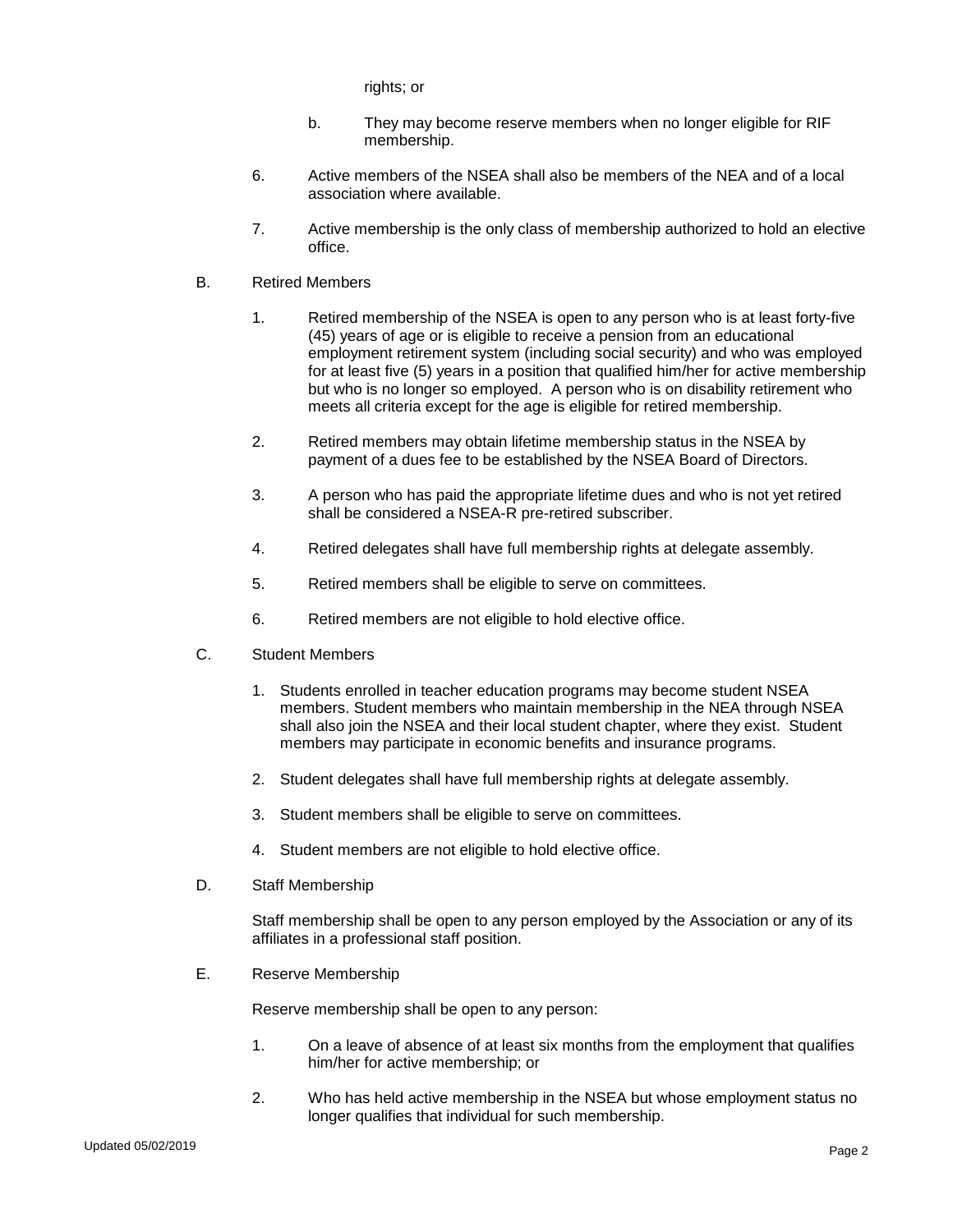F. Associate Member: Individuals whose interests, purposes and activities are aligned with the work and goals of the Nevada State Education Association are eligible for associate membership. Associate member status shall not be available to those individuals who qualify for other membership status. Associate members shall submit an associate membership application and pay dues as set by the Nevada State Education Association Board. Associate members are ineligible to nominate officers, run for office, or vote in elections or matters of the Union. Associate members may attend meetings if they receive approval from the appropriate governing body. The Nevada State Education Board has the right to determine the benefits and privileges of associate members.

### **SECTION 2: DUES**

The Delegate Assembly sets the dues for Active, Active-RIF, and Reserve Members as follows:

- A. The NSEA portion of dues for an Active Member who is an Education Professional is 0.6% (0.006) of the teachers' average salary.
- B. The NSEA portion of dues for an Active Member who is an Education Support Professional is 60% of the NSEA dues of an active member who is an educational professional.
- C. The NSEA portion of dues for a part-time Active Member who is an Education Professional is 50% of the NSEA dues of an active member who is an Educational Professional.
- D. The NSEA portion of dues for a part-time Active Member who is an Education Support Professional is 50% of the NSEA dues of an active member who is an Education Support Professional.
- E. The NSEA portion of dues for an Active-RIF member who is an Education Professional is 50% of the NSEA dues of an active member who is an Education Professional.
- F. The NSEA portion of dues for an Active-RIF Member who is an Education Support Professional is 50% of the NSEA dues of an active member who is an Education Support Professional.
- G. The NSEA portion of dues for a Reserve Member who is an Education Professional is 50% of the NSEA dues of an active member who is an Education Professional.
- H. The NSEA portion of dues for a Reserve Member who is an Education Support Professional is 50% of the NSEA dues of an active member who is an educational support professional.

The Board of Directors shall have the authority to establish dues for the non-Active classes of membership.

The Board of Directors shall have the authority to set the Active, Active-RIF, and Reserve dues for new local associations for a period of up to three full membership years following the recognition of the new affiliate.

The Board of Directors shall have the authority to modify the associate membership category between Delegate Assemblies in order to further its purpose of the category.

#### **SECTION 3: MEMBERSHIP YEAR**

The membership year shall be September 1 to August 31.

#### **SECTION 4: REVOCATION OF MEMBERSHIP**

Updated 05/02/2019 Page 3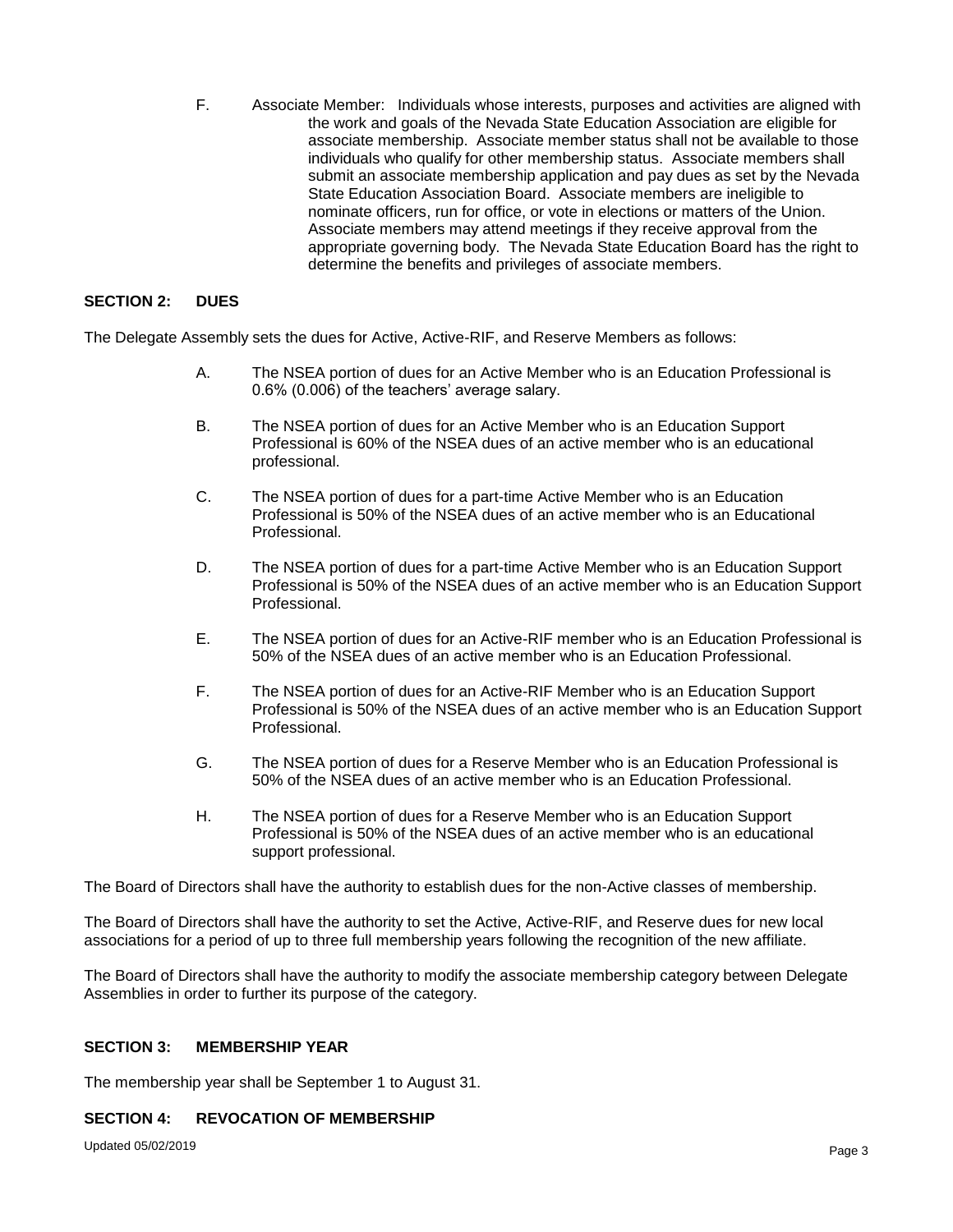In accordance with the due process of law, a Tripartite Review Board, upon recommendation of the NSEA Board, may censure, suspend or expel any member determined to be in violation of the Code of Ethics of the Education Profession. A Tripartite Review Board, upon the recommendation of the NSEA Board, may censure, suspend or expel any member determined to have engaged in corruption, financial malpractice, a subversion of democratic principles, advocating for a rival organization, and/or taking a position of leadership in a rival organization. The NSEA Board may, in emergency situations, suspend the membership of a member pending the completion of the Tripartite Review Board process. The decision to suspend membership, in emergency situations, shall only be done upon an affirmative vote of 2/3rds of the Board members present and voting. The decision of the Tripartite Review Panel shall be final and binding.

# **SECTION 5: ENROLLMENT**

- A. Membership begins when an applicant signs a payroll deduction form for membership in the United Education Profession and gives that application to an agent of the NSEA. If the applicant elects to be a cash member or EFT member, his/her membership becomes effective when NSEA or one of its affiliates receives his/her first dues payment. Payroll deduction is contingent upon the existence of a valid dues transmittal agreement between the local and NSEA.
- B. Membership shall be continuous until the member resigns from NSEA or fails to remain in good standing.

# **ARTICLE III: DELEGATE ASSEMBLY**

### **SECTION 1: DELEGATE ASSEMBLY MEETINGS**

- A. Effective with the 2020 Delegate Assembly, such Delegate Assembly shall be held every two years thereafter. The time and place shall be established by the Board of Directors.
- B. A majority of its registered delegates shall constitute a quorum for the Delegate Assembly.
- C. The Delegate Assembly is the legislative governing authority of the NSEA. The Assembly shall adopt the budget, amend the bylaws, set NSEA dues for all classes of membership, approve resolutions, and formulate policy statements of the NSEA.
- D. The Delegate Assembly shall elect officers under open nominations and secret ballot procedures.
- E. The Delegate Assembly shall receive and consider reports of the officers, Board of Directors, Executive Director and standing or special committees.
- F. Election rules shall be approved by the Delegate Assembly.

#### **SECTION 2: COMPOSITION OF VOTING BODY**

The voting body of the Delegate Assembly shall consist of the officers, the Board of Directors, and representatives elected from their respective local affiliates.

# **SECTION 3: DELEGATE QUALIFICATIONS**

Active, student and retired members shall be eligible to serve as delegates.

# **SECTION 4: DELEGATE ENTITLEMENT**

A. The NSEA official active, student and retired membership roll and affiliates list shall be the basis upon which the NSEA Executive Director notifies each unit of its delegate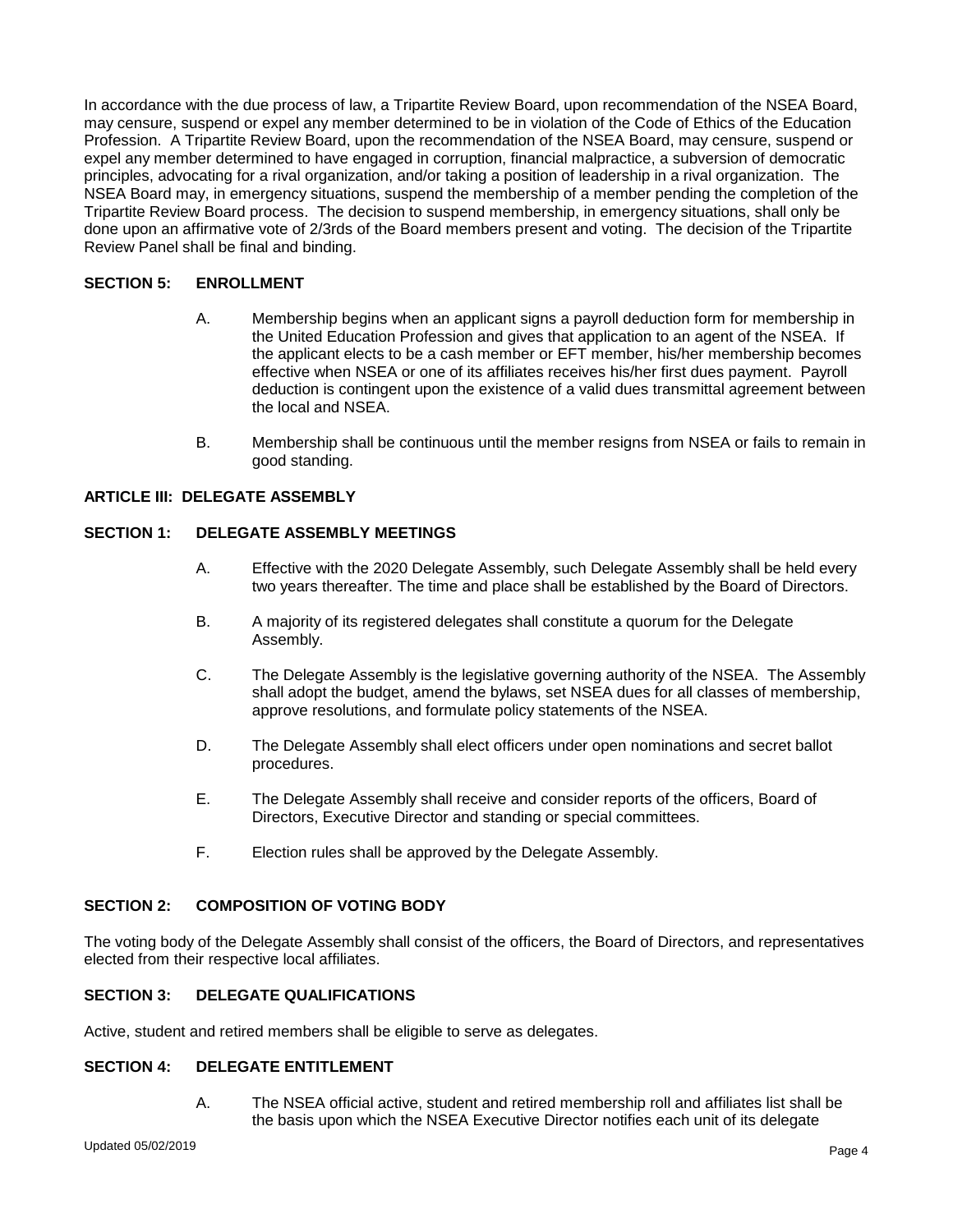entitlement. The entitlement shall be based on the December first (1st) active membership figures and reporting shall be completed by the tenth (10th) day of December each year.

- B. Each affiliated local unit of the NSEA shall be entitled to one delegate for each seventy (70) active members or major fraction thereof. Each local unit shall be guaranteed at least one delegate.
- C. Each affiliate shall make every reasonable effort to elect ethnic-minority representation at least proportionate to its active ethnic-minority membership.
- D. Ethnic-minority representation should be at least in proportion to the number of active ethnic-minority members of NSEA.
- E. NSEA active members in each unaffiliated local school district unit or other education units are qualified for participation and shall be entitled to the following numbers of delegates to the Assembly: one delegate for each seventy (70) active members or major fraction thereof.
	- 1. Units within this category shall make every reasonable effort to elect ethnicminority representation at least proportionate to the active ethnic-minority membership of the unit.
	- 2. Administrators shall make every reasonable effort to have representation to the delegate Assembly in proportion to their active members in NSEA.
- F. All delegates shall be elected on the one-person, one-vote principle.

# **SECTION 5: DELEGATE ELECTIONS**

- A. The procedure for election of delegates from affiliated local associations shall be determined by the active members of the local affiliate. The procedure shall provide for open nominations and secret ballot elections by the representative body of the local or by general membership vote.
- B. The names of local unit delegates and alternate delegates shall be received by the Executive Director, in the NSEA office, no later than 45 days prior to the Delegate Assembly. Failure to meet this deadline shall authorize the NSEA Board of Directors to institute a procedure for election of representatives from the delinquent unit.

#### **SECTION 6: TERM OF REPRESENTATION**

- A. Delegates shall serve two-year terms. If a local wishes or needs to establish staggered terms for its delegation to achieve a balance of the number of delegates to elect, the local will inform the NSEA Board of Directors of the reason(s) to elect single-year term delegates.
- B. A delegate may be excused from the Assembly for reasonable cause as determined by the local Board of Directors.
- C. If an elected delegate is unable to attend the Assembly, an alternate shall substitute.
- D. An alternate delegate shall serve for the elected delegate at the Assembly from which the elected delegate has been excused.
- E. The alternate delegate shall serve the remainder of the elected delegate's term at the Assembly for an elected delegate's unexcused absence.
- F. Alternate delegates shall be informed as to the elected delegate they are replacing for the length of that term.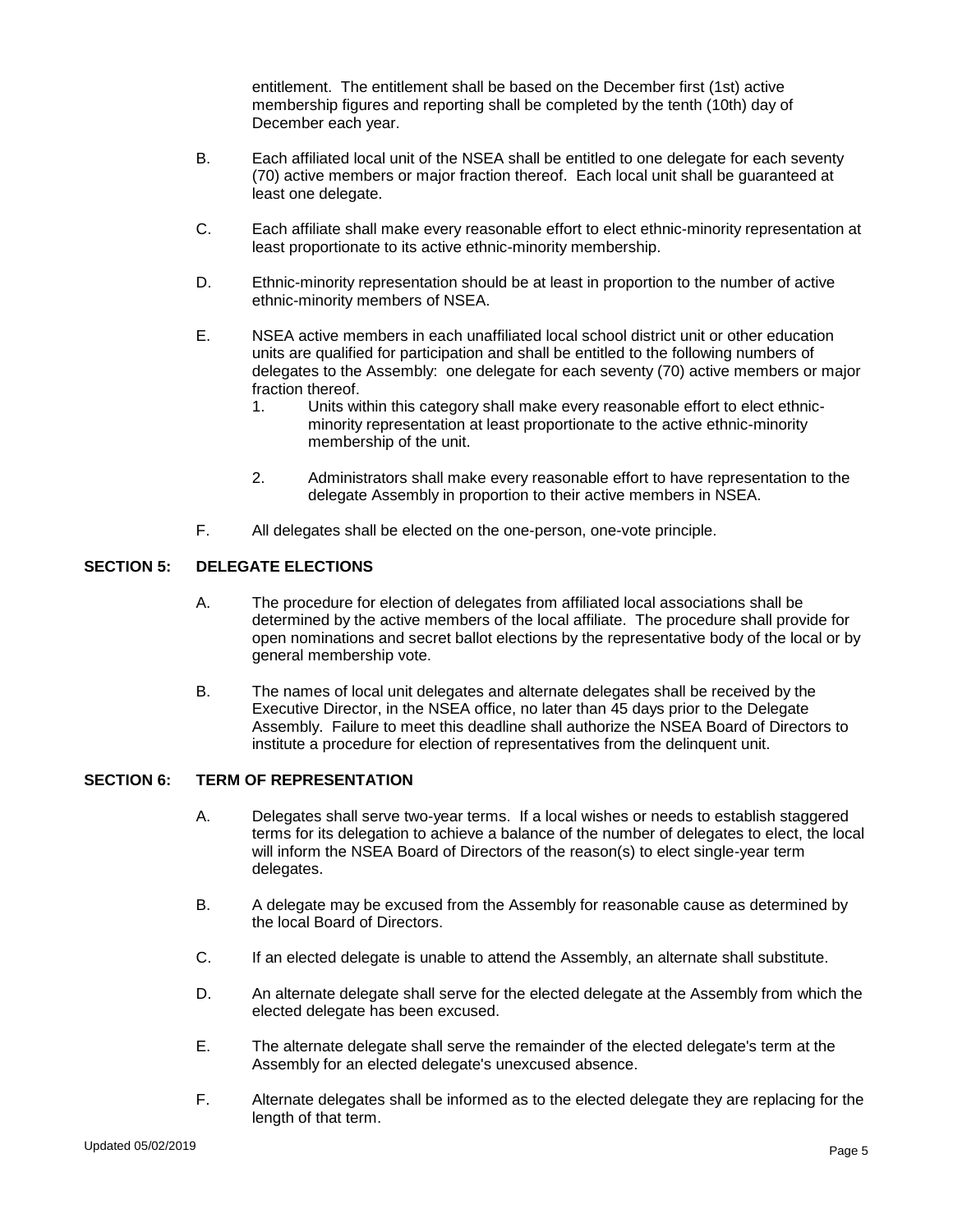### **SECTION 7: SPECIAL MEETINGS OR VOTE**

- A. The Delegate Assembly or Board of Directors may call a special meeting of the Delegate Assembly. The Board of Directors may also call for a vote of the Delegate Assembly, as necessary, to carry out business between the bi-annual meetings of the Delegate Assembly.
- B. Notice of the meeting or vote and the agenda or subject matter of the vote to be considered by the Delegate Assembly shall be mailed / transmitted to the current list of delegates at least thirty (30) days in advance of the Delegate Assembly, special meeting, or vote.
- C. The time and place of the meeting shall be determined by the Delegate Assembly or the Board of Directors; whichever has called the special meeting. The timing of any vote of the Delegate Assembly shall be determined by the Board of Directors.
- D. No business may be considered at a Special Delegate Assembly except that listed on the agenda.
- E. A majority of its registered delegates shall constitute a quorum for the Special Delegate Assembly. Votes are determined by the highest number of votes cast. Voting shall be by mail as determined by the Board of Directors.
- F. The NSEA Board of Directors and its officers shall be voting delegates to the Delegate Assembly, Special Delegate Assembly, or vote.

#### **SECTION 8: SUMMER LEADERSHIP CONFERENCE**

- A. Effective with the summer of 2021, the Board of Directors shall convene a statewide Summer Leadership Conference. Such statewide Summer Leadership Conference shall be held every two years thereafter. The time and place shall be determined by the Board of Directors.
- B. At a minimum, the statewide Summer Leadership Conference shall present trainings in relevant professional development, legislative actions/information, and other trainings of assistance to members of the Association.

# **ARTICLE IV: BOARD OF DIRECTORS**

#### **SECTION 1: COMPOSITION**

- A. The Board of Directors shall include the President of the Nevada State Education Association, the Vice-President of the Nevada State Education Association, the Secretary-Treasurer of the Nevada State Education Association, all the NEA Directors for Nevada, any non-voting members consisting of any At-Large NEA Directors, and members elected by each of the following groups on the one-person, one-vote principle, open nominations and secret ballot procedures:
	- 1. Six Directors representing the members of the Education Support Employees Association of Clark County.
	- 2. Three Directors representing the Washoe Education Association and NSEA Administrator members from Washoe County.
	- 3. One Director representing the members of the Washoe Education Support Professionals.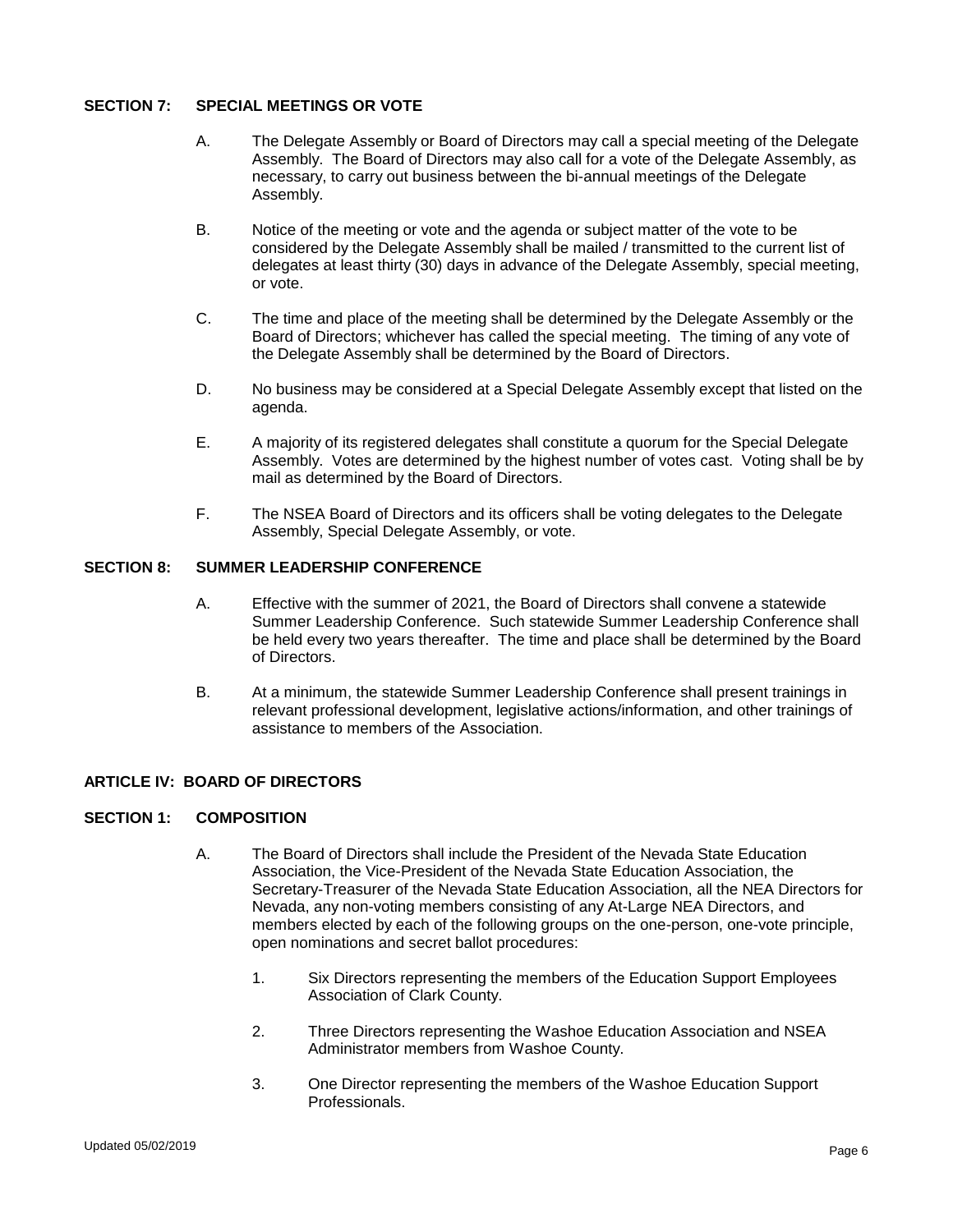- 4. Three Directors representing the UniServ units in the remaining local county affiliates and NSEA Administrator members in the rural counties.
- 5. One Director representing NEA-SN
- 6. One Director representing retired members
- 7. One Director representing student members.
- 8. The elected Presidents representing each of the affiliates of WEA, ESEA, WESP, NEA-SN and the elected Presidents of UCN and NSEA-R will each have one vote.
- B. Effective with fiscal year 2019-2020, the NSEA Board of Directors shall bi-annually review the composition of the Board of Directors and shall propose bylaw changes as necessary to maintain proportional representation on the board. Such bylaw changes shall be presented to the Delegate Assembly for ratification. In addition, the NSEA Board of Directors will review the ethnic minority content of the Board of Directors resulting from Director elections. In the event the percentage falls below the 25% (twenty five percent) or the actual percentage of ethnic minority K-12 and Education Support Professionals in counties where NSEA has affiliates, whichever is higher, a plan for representation shall be developed by the NSEA Board of Directors and implemented, resulting in minority representation at least equal to the actual percentage of ethnic minority K-12 and ESP where NSEA has affiliates.

### **SECTION 2: ELECTIONS**

- A. Directors from the entities shall be elected on an at-large basis within the corresponding constituency. Each of the geographic/membership groups shall make every reasonable effort to elect ethnic-minority representation at least proportionate to its ethnic-minority membership.
- B. Board of Directors members from each of the groups shall be elected on a staggered basis by the active NSEA members in each area or employment level to be represented. The election shall take place no less than fifteen (15) days prior to the time of the annual meeting of the Delegate Assembly.

#### **SECTION 3: TERM OF OFFICE**

- I. The term of office for a Director shall be three years. A Director may not serve more than two (2) consecutive, elected terms, including over one-half (1/2) of an appointed term to fill a vacancy, from the same area or employment level.
- B. The term of office for a Director shall begin at the close of NEA Representative Assembly. The term of office for a non-voting Director shall be from one to three years. The term shall be established by the NSEA Board of Directors, upon recommendation from the entity/membership group represented. (DA 2009)

### **SECTION 4: VACANCIES**

- A. Vacancies on the Board of Directors shall be filled by appointment made by the official Board(s) in each area or employment level of the group to be represented for the remainder of the unexpired term created by the vacancy.
- B. At the conclusion of the term, the person appointed would then be free to run for election in the normal manner and for the number of terms specified in the Bylaws.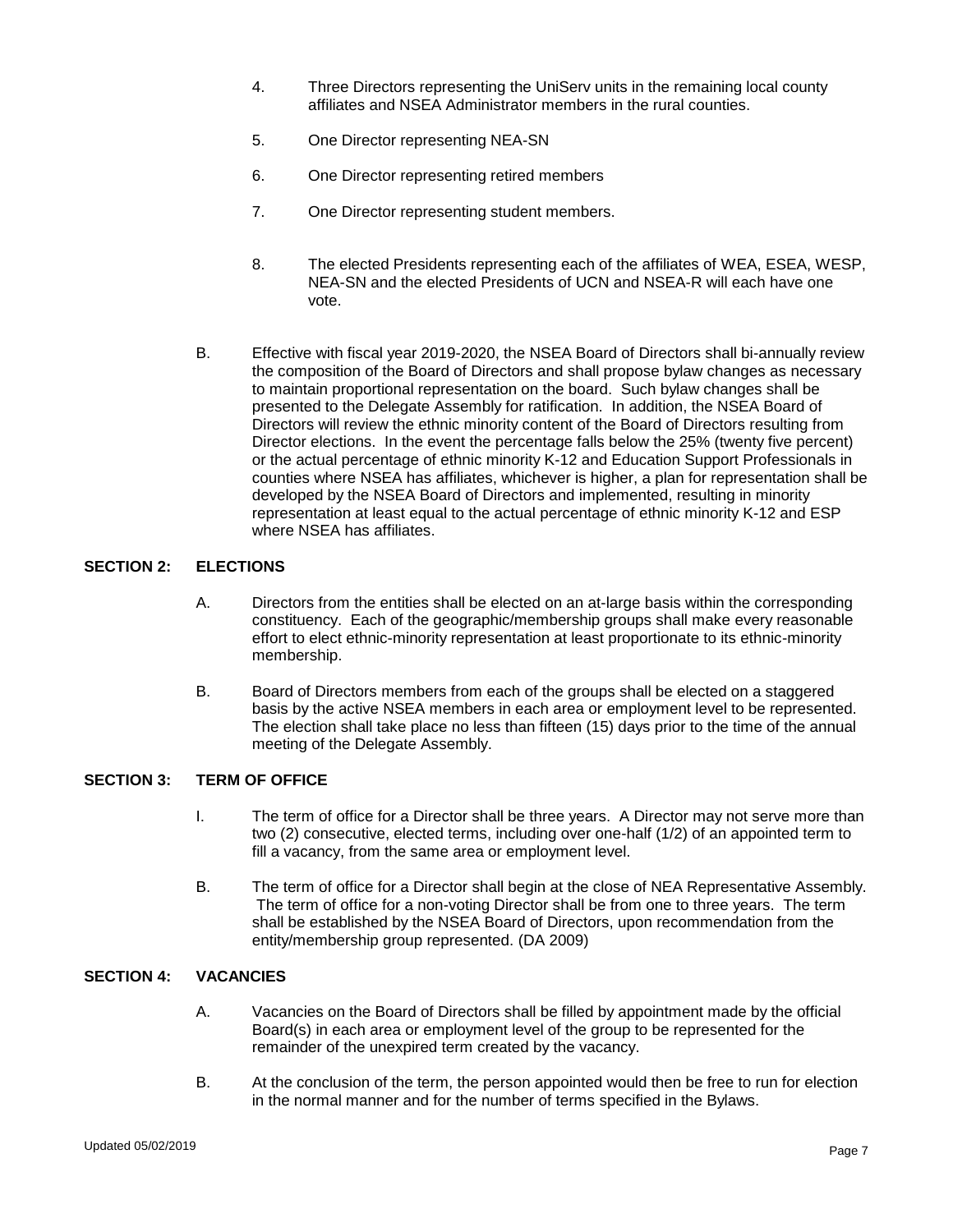### **SECTION 5: QUALIFICATIONS**

- A. All members in each area or employment level represented on the Board of Directors shall be eligible to file for the office of Director under open nominations.
- B. Active membership must be held for at least two (2) years immediately preceding the nomination to qualify for a position of Director.

### **SECTION 6: VOTING**

- A. All members in each area or employment level represented on the Board of Directors shall have an opportunity, by secret written ballot to vote in the elections of Directors, with the exception of "C" below.
- B. A majority of votes cast shall determine the election, with the exception of "C" below. With multiple candidates for one position in which no candidate receives a majority vote, the next ballot shall contain the names of the two people who received the largest number of votes and no place for a write-in. In elections for multiple positions with multiple candidates, the candidates garnering the highest number of votes for the available position(s) shall prevail, provided the total of their votes represents a majority of votes cast. In the event that no majority of votes cast is achieved on the first ballot, the next ballot shall contain the names, selected in descending order of votes, of the number of candidates needed to fill the positions, plus the next candidate and no place for a write-in.
- C. In the event the number of nominees for Director matches the open Director seats (no opposition), the election will be declared in favor of the existent nominee, without conducting a formal ballot.

#### **SECTION 7: DUTIES**

The Board of Directors shall:

- A. Be responsible for the general management of the NSEA;
- B. Submit a proposed budget for the NSEA to the Delegate Assembly for adoption and have the authority to amend the budget as needed between Delegate Assemblies.
- C. 1. Originate NSEA Board policy and report to the Delegate Assembly;
	- 2. Originate NSEA Association policy in situations requiring timely action. These policies shall be subject to the approval of the next Delegate Assembly.
- D. Report all policy decisions to the Delegate Assembly.
- E. Institute a procedure for selection of representatives from units who fail to meet the 15 day time line for transmission of names of local unit delegates.
- F. Fill the vacancy(s) of the Vice-President, Secretary-Treasurer, and the NEA Directors.
- G. Approve Standing or Special Committee appointments.
- H. Have the authority to amend the budget as needed between Delegate Assemblies.
- I. Have the authority to make technical and editorial corrections to the NSEA Bylaws. The Board shall report any corrections to the next Delegate Assembly.
- J. Have the authority to proscribe the salary and benefits of the President within the allotted budget approved by the Delegate Assembly, however, in no event may the salary for the President be less than \$100,000.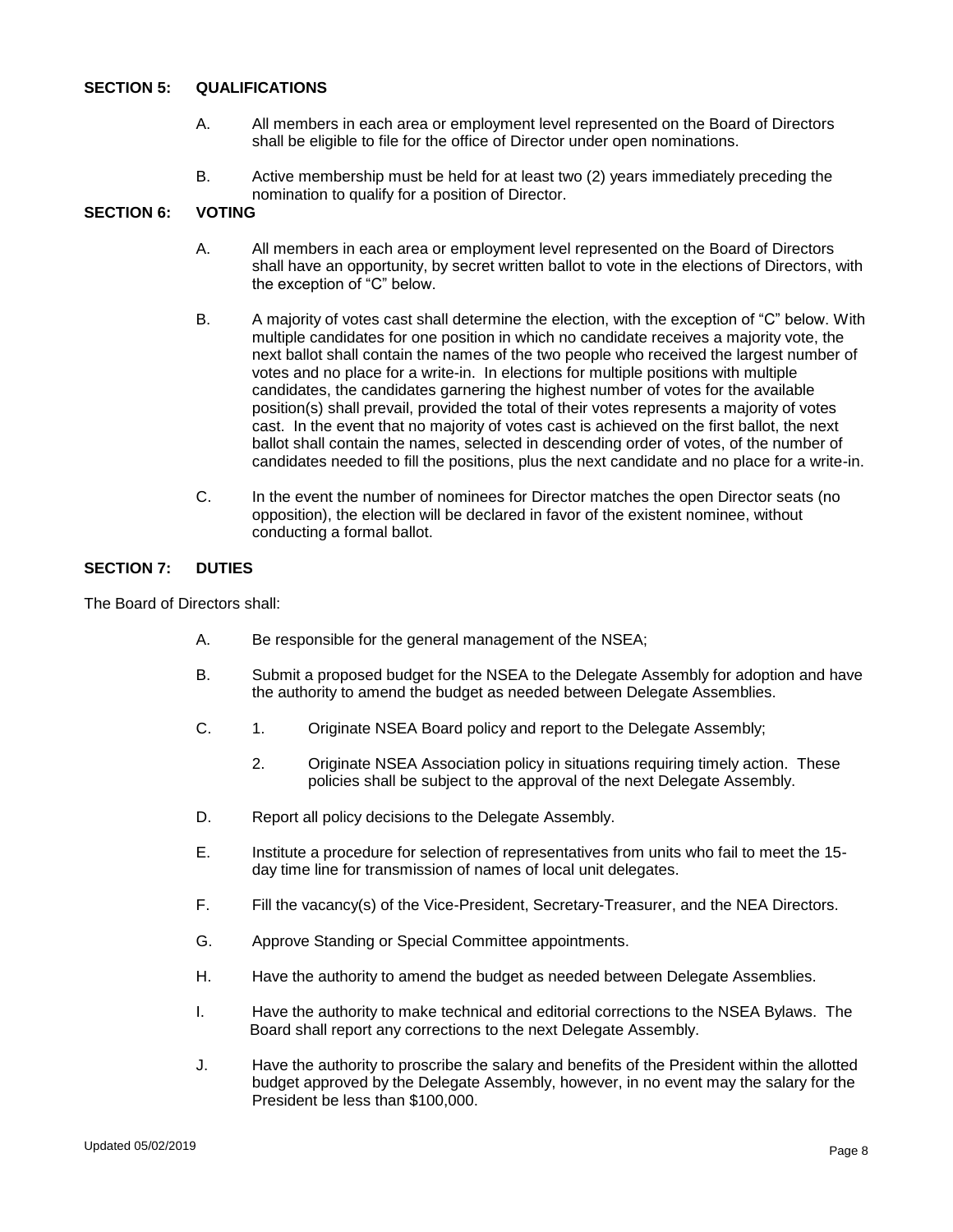#### **SECTION 8: ABSENCES**

For the Directors elected to represent entity membership, three absences within any single membership year shall constitute a vacated position.

#### **SECTION 9: BOARD VOTING**

- A. Members of the Board of Directors must be present in order to cast a vote.
- B. Members of the Board of Directors shall have one vote unless any member of the Board asks that the weighted vote be used.
- C. A per-member represented, weighted vote may be applied in any decision including adoption of an emergency policy if a member of the NSEA Board of Directors requests that the weighted vote be used.
- D. Weighted voting may be used under the following conditions:
	- 1. Weighted voting shall not be used as a means for achieving the one-person, onevote standard on the NSEA Board;
	- 2. At no time shall the weighted vote for an election district be increased by, or be diminished by more than .499 of a whole vote;
	- 3. Officers shall be granted one vote each whenever the weighted vote is called.
- E. The proportionate vote for each area or employment level shall be based upon the NSEA official paid membership records as of February first (1st) prior to Delegate Assembly. The Executive Director shall notify each Director and elected officer of the official count and per-member value of his/her proportionate vote at the first Board meeting following the Delegate Assembly.

### **SECTION 10: RECALL**

- A. After six (6) months in office, a member of the Board of Directors of the Association may be recalled for violation of the Code of Ethics of the Education Profession, for misfeasance, for malfeasance, or for nonfeasance in office.
- B. Recall proceedings shall be initiated by the filing of a recall petition with the NSEA Executive Director. The recall petition shall be on a form specified by the NSEA and shall, among other things, contain (1) a statement of the specific grounds for the recall, and (2) the signatures of at least 25% of the number of NSEA Active members in the affiliate as of the close of the membership year immediately preceding the membership year in which the petition is filed where that NSEA Director is elected by all NSEA active members in that affiliate.
- C. The NSEA Executive Director shall determine whether the recall petition complies with the Association's filing requirements. If it does, the NSEA Executive Director shall send a copy of the recall petition, including any documents filed in support thereof, to the Director named in the petition. If the Director contends that the attempted recall is based upon actions taken by him/her in support of the Constitution, Bylaws and/or established policies of the NSEA or NEA, he/she may request a review by the Board of Directors. If two-thirds (2/3) of the Board of Directors sustains the contention of the Director, the recall petition shall be dismissed. If the Board of Directors fails to sustain the contention of the Director, or if a request for a review is not made, the NSEA Executive Director shall direct the relevant representative area to conduct a recall election.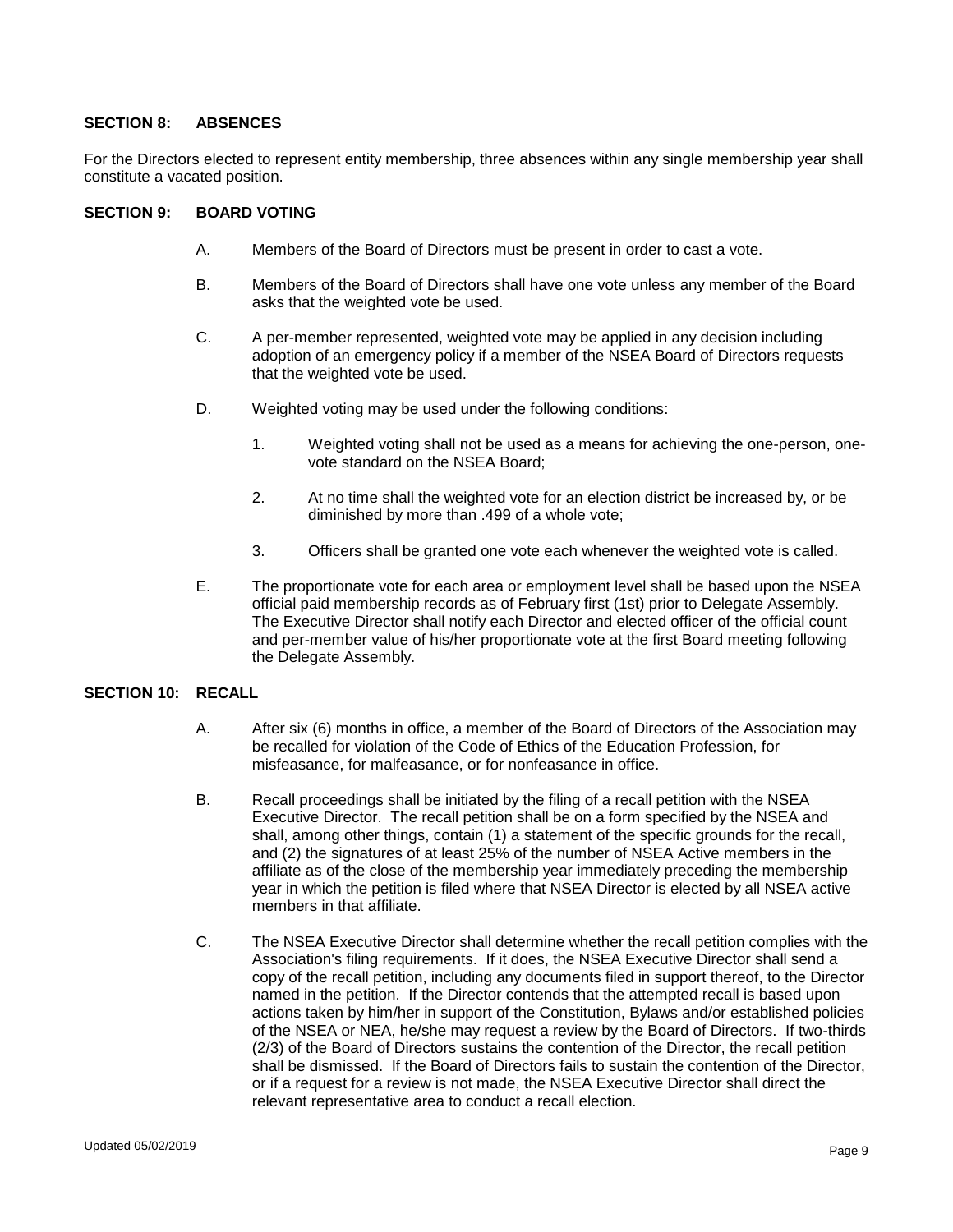- D. A recall election shall be conducted in accordance with rules of procedure adopted by the NSEA Board of Directors, provided that:
	- 1. All the NSEA active members in that representative area as of the date of the recall election shall be eligible to vote;
	- 2. The recall election shall be by secret ballot; and
	- 3. Two-thirds (2/3) of the valid ballots cast shall be required for a recall.
- E. The pendency of recall proceedings shall have no effect upon the right of the Director to function as a member of the NSEA Board of Directors. If a Director is recalled, the resulting vacancy shall be filled pursuant to ARTICLE IV, SECTION 4: VACANCIES provided that the recalled Director shall not be eligible for appointment to the vacancy or such other vacancy as may occur in a Director position from that representative area. The recall of a Director shall not disqualify him/her from subsequent election to the NSEA Board of Directors or other NSEA office(s), nor shall it in any other way affect his/her rights as a member of the Association.
- F. If a recall petition is filed where there is a pending NSEA disciplinary proceeding against the Director, which could result in his/her removal from the NSEA Board of Directors, the processing of the recall petition shall be stayed until the disciplinary proceeding is concluded.
- G. The NSEA Board of Directors shall adopt rules of procedure to implement the provisions of the Bylaw.

### **SECTION 11: MEETINGS**

- A. The Board of Directors shall meet at least three (3) times during the NSEA fiscal year.
- B. A special meeting of the directors may be called by the President or by petition of a weighted vote majority of the Board of Directors. These special meetings may be in person or through a phone/telecommunications system conference. Any action taken during a phone/telecommunications system conference must be ratified during the Board's next regular meeting.
- C. A majority of the Board of Directors shall constitute a quorum for the consideration of business.

### **ARTICLE V: OFFICERS**

#### **SECTION 1: ELECTED OFFICERS**

The elected officers of the NSEA shall consist of the President, Vice-President, Secretary-Treasurer, and the NEA Directors, who shall be voting members of the NSEA Board and Delegate Assembly. A member can hold only one (1) NSEA elected office at a time. This bylaw becomes effective immediately upon passage.

### **SECTION 2: QUALIFICATIONS**

Active membership must be held for at least two (2) years immediately preceding the nomination to qualify for the offices of President, Vice-President, Secretary-Treasurer, and NEA Director.

#### **SECTION 3: OFFICERS' DUTIES, TERMS AND VACANCIES**

A. PRESIDENT

The President shall be the chief elected officer of the Association and its policy leader. The position of President shall be full-time release. A full-time release president is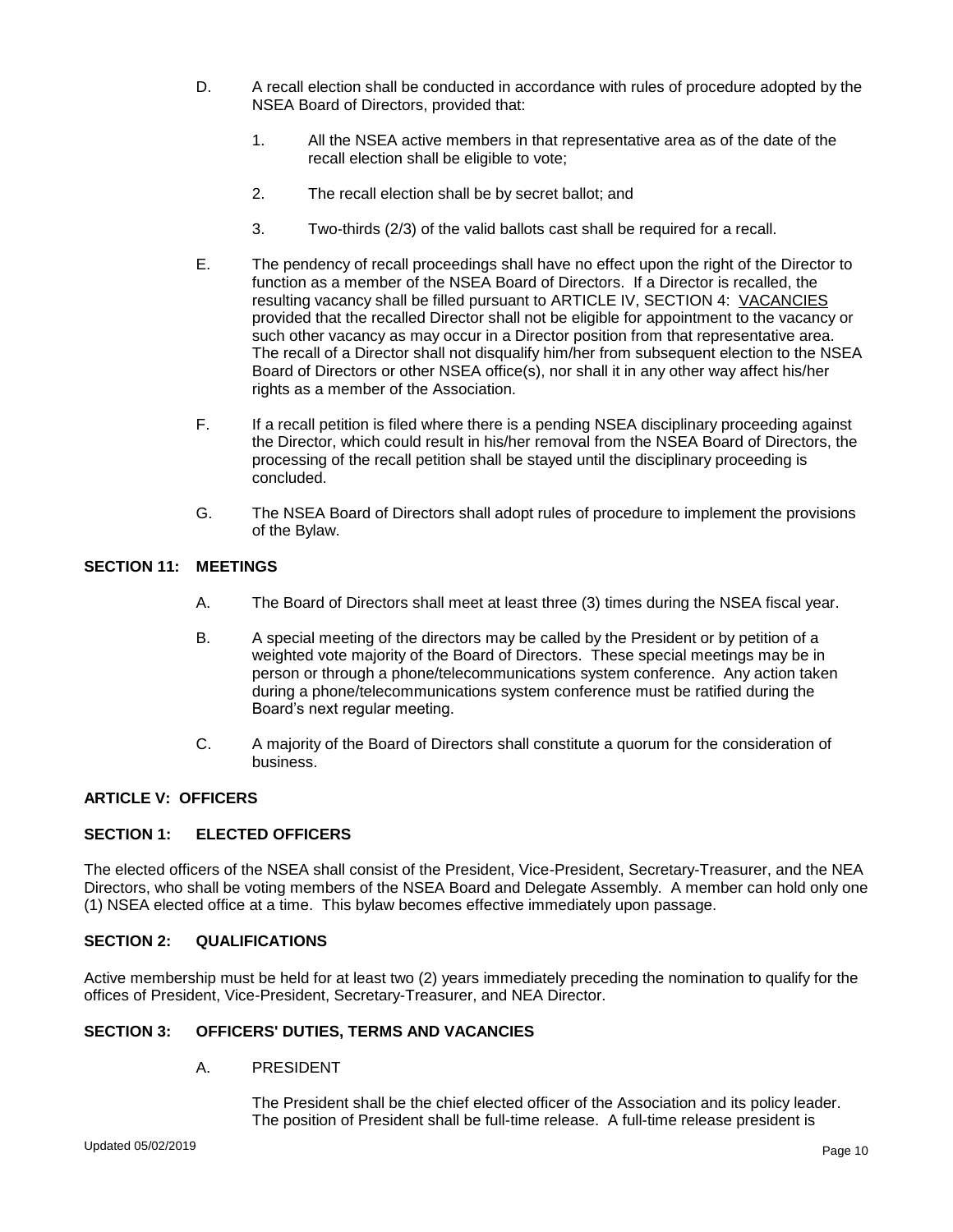defined as an active member, who is elected as NSEA President, serving full-time as President of NSEA with no responsibilities for the job from which he/she is being released. The teacher-partner concept does not meet the definition of full-time release.

1. Duties:

The President shall:

- a. represent the Association as spokesperson on matters of policy or assign, at the President's discretion, responsibility for such representation;
- b. prepare the agendas and preside at meetings of the Board of Directors and Delegate Assembly;
- c. prepare, with the Secretary-Treasurer, the Executive Director and the Budget Committee, a budget for submission to the Delegate Assembly;
- d. appoint chairpersons and members of standing or special committees with the approval of the Board of Directors;
- e. chair the NSEA-TIP Board;
- f. represent Nevada on the Council for the NEA Fund for Children and Public Education;
- g. act as the Alternate NEA Director to attend NEA Board Meetings when an NEA Director is unable to attend;
- h. meet regularly with the other officers of the Association and the Executive Director;
- i. serve as an ex-officio member on all committees;
- j. perform such other duties as assigned by the Delegate Assembly and/or the Board of Directors;
- k. visit all local affiliates each year.
- 2. Term of Office:

The office of President is a three-year term. A person elected to the office of President is eligible for two consecutive terms and shall serve until a successor is elected. The term of the President shall begin at the close of the NEA Representative Assembly in the year that the President's election has occurred.

3. Vacancy:

If the office of the President shall become vacant, the Vice-President shall become President for the interim period prior to the annual meeting of the Delegate Assembly, at which time a special election shall be held.

The member elected to the office of president during the special election shall complete the unfulfilled term of president. However,

a) If the vacancy occurs during the first half of the three (3) year term, the member filling the vacancy is eligible for one (1) additional term**.**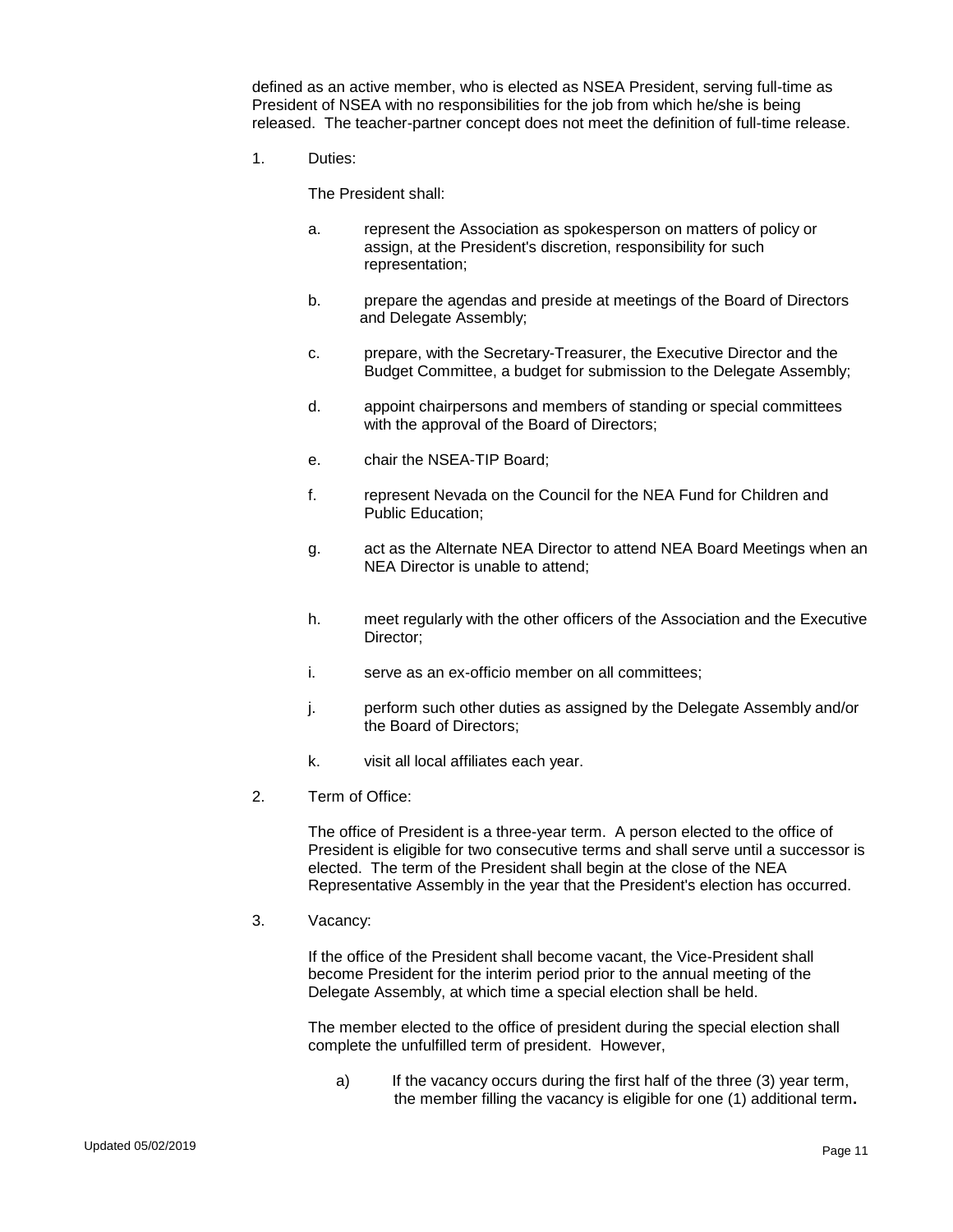- b) If the vacancy occurs during the second half of the three (3) year term, the member filling the vacancy is eligible for two (2) additional terms.
- c) The first half of a term is defined as the first eighteen (18) months after the member takes office.
- d) The second half of a term is defined as the eighteen (18) months which begins the day following the eighteen (18) months after the member takes office.

#### B. VICE-PRESIDENT

1. Duties:

The Vice-President shall:

- a. act as President when he/she is absent;
- b. coordinate all committees;
- c. act as Vice-Chairperson of NSEA-TIP;
- d. act as the second Alternate NEA Director to attend NEA Board meetings;
- e. and assume such other duties as assigned by the Delegate Assembly, President and/or the Board of Directors.
- 2. Term of Office:

The office of the Vice-President shall be a three-year term. A person elected to the office of the Vice-President is eligible for two consecutive terms and shall serve until a successor is elected. The term of the Vice-President shall begin at the close of the NEA Representative Assembly in the year that the Vice-President's election has occurred.

#### 3. Vacancy:

If the office of the Vice-President becomes vacant, the Board of Directors shall select from among the members of the Board an acting officer who shall serve until the next meeting of the Delegate Assembly, at which time a special election shall be held. (DA 2010)

If the office of Vice President becomes vacant due to a vacancy in the office of President, when the special election for the President is concluded, the member who was serving as President shall return to the office of Vice President to fulfill the rest of Vice President term of office.

However, if the Vice President, who was serving as President, is elected to the office of President in the special election, the office of Vice President shall be declared vacant. The office of Vice President shall be filled by the Board of Directors, who shall select from among the members of the Board an acting officer who shall serve until the next meeting of the Delegate Assembly, at which time a special election shall be held. The member elected to the office of Vice President at the special election shall complete the unfulfilled term of Vice President. However,

a) if the vacancy occurs during the first half of the three (3) year term, the member, elected to fill the vacancy, is eligible to serve one (1) additional term.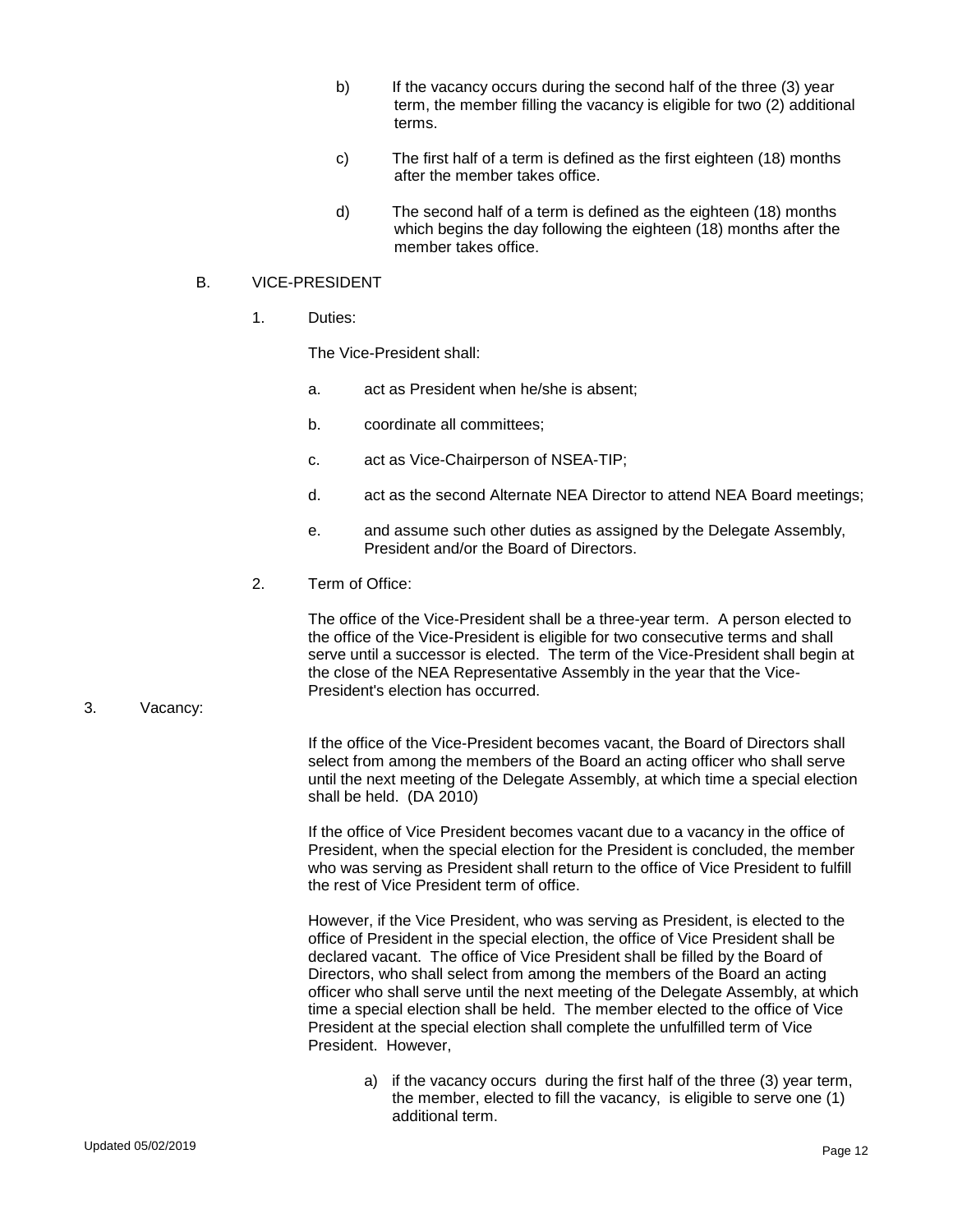- b) if the vacancy occurs during the second half of the three (3) year term, the member, elected to fill the vacancy, is eligible for two (2) additional terms.
- c) The first half of a term is defined as eighteen months (18) after the member takes office.
- d) The second half of a term is defined as the eighteen (18) months which begins the day following the eighteen (18) months after the member takes office.

### C. SECRETARY-TREASURER

1. Duties:

The Secretary-Treasurer shall:

- a. serve as Chairperson of the Budget Committee;
- b. be responsible for preparing records of all official meetings and for distributing minutes of all such meetings;
- c. make financial reports as required by the Board of Directors, Delegate Assembly and/or the President;
- d. perform such other duties as assigned by the Delegate Assembly, Board of Directors and/or the President.
- 2. Term of Office:

The office of Secretary-Treasurer is a three-year term. A person elected to the office of Secretary-Treasurer is eligible for two consecutive terms and shall serve until a successor is elected. The term of the Secretary-Treasurer shall begin at the close of the NEA Representative Assembly in the year that the Secretary-Treasurers' election occurred.

3. Vacancy:

If the office of the Secretary-Treasurer becomes vacant, the Board of Directors shall select from among the members of the Board and acting officer who shall serve until the next meeting of the Delegate Assembly, at which time a special election shall be held.

The member elected to the office of Secretary/Treasurer at the special election shall complete the unfulfilled term of the Secretary/Treasurer. However,

- a) If the vacancy occurs during the first half of the three year term, the member filling the vacancy is eligible to serve one (1) additional term.
- b) If the vacancy occurs during the second half of the three (3) year term, the member filling the vacancy is eligible for two (2) additional terms.
- c) The first half of a term is defined as eighteen months (18) after the member takes office.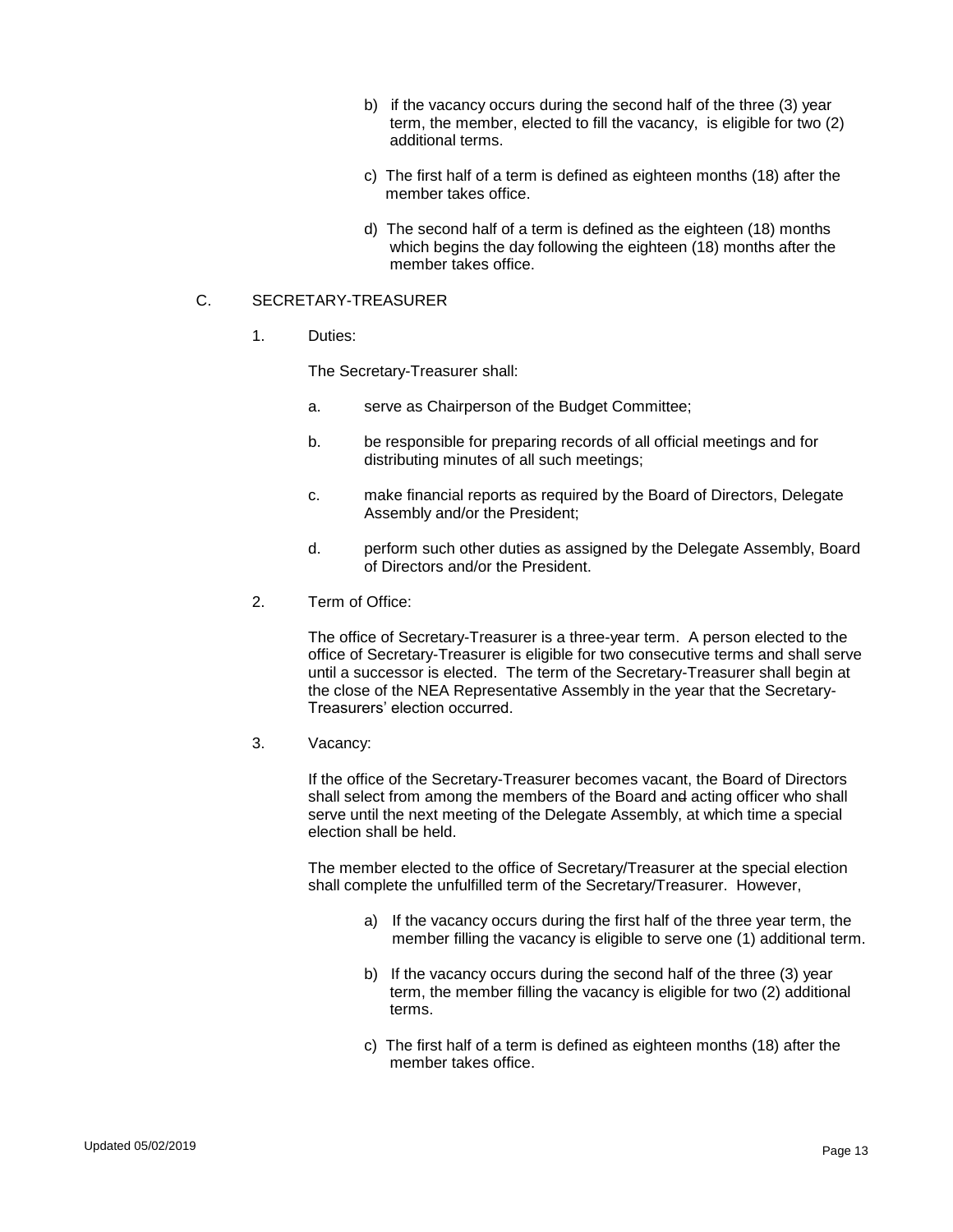- d)The second half of a term is defined as the eighteen (18) months which begins the day following the eighteen (18) months after the member takes office
- D. NEA DIRECTORS
	- 1. Duties:

The NEA Directors shall represent the members of the NSEA on the National Education Association's Board of Directors and assume such other duties as may be assigned by the NSEA Board of Directors.

2. Term of Office:

The term of office of the NEA Directors shall be three years according to the Bylaws of the National Education Association. The term for the NEA Directors shall follow the NEA's fiscal year.

3. Vacancy:

If the office of one of the NEA Directors becomes vacant, the Board of Directors shall appoint an acting NEA Director who shall serve until the next annual NSEA Delegate Assembly, at which time a special election shall be held.

4. Governance:

The NEA Bylaws shall govern any other aspects of the NEA Directors not covered in these Bylaws.

#### **SECTION 4: NOMINATIONS**

Active members meeting the qualifications may be nominated for the office of President, Vice-President, Secretary-Treasurer or NEA Director. The nominations shall as proscribed in the election procedures adopted by the Delegate Assembly.

### **SECTION 5: ELECTIONS**

- A. Election of the officers shall occur as proscribed in the election procedures adopted by the Delegate Assembly.
- B. Voting shall be by ballot as proscribed in the election procedures adopted by the Delegate Assembly.
- C. The ballot shall contain the names of the candidates and a place for a write-in for the position(s) of the officer(s) in the year in which the election is scheduled. In the event the number of nominees for office matches the open offices (no opposition), the election will be declared in favor of the existent nominee, without conducting a formal ballot.
- D. A majority of votes cast shall decide any election, except as provided in (C ) above.
- E. In elections for single positions with multiple candidates for one position in which no candidate receives a majority vote, the next ballot shall contain the names of the two persons who received the largest number of votes.
- F. Elections shall be conducted under the direction of the Elections Committee in accordance with the rules adopted by the Delegate Assembly.

#### **SECTION 6: IMPEACHMENT**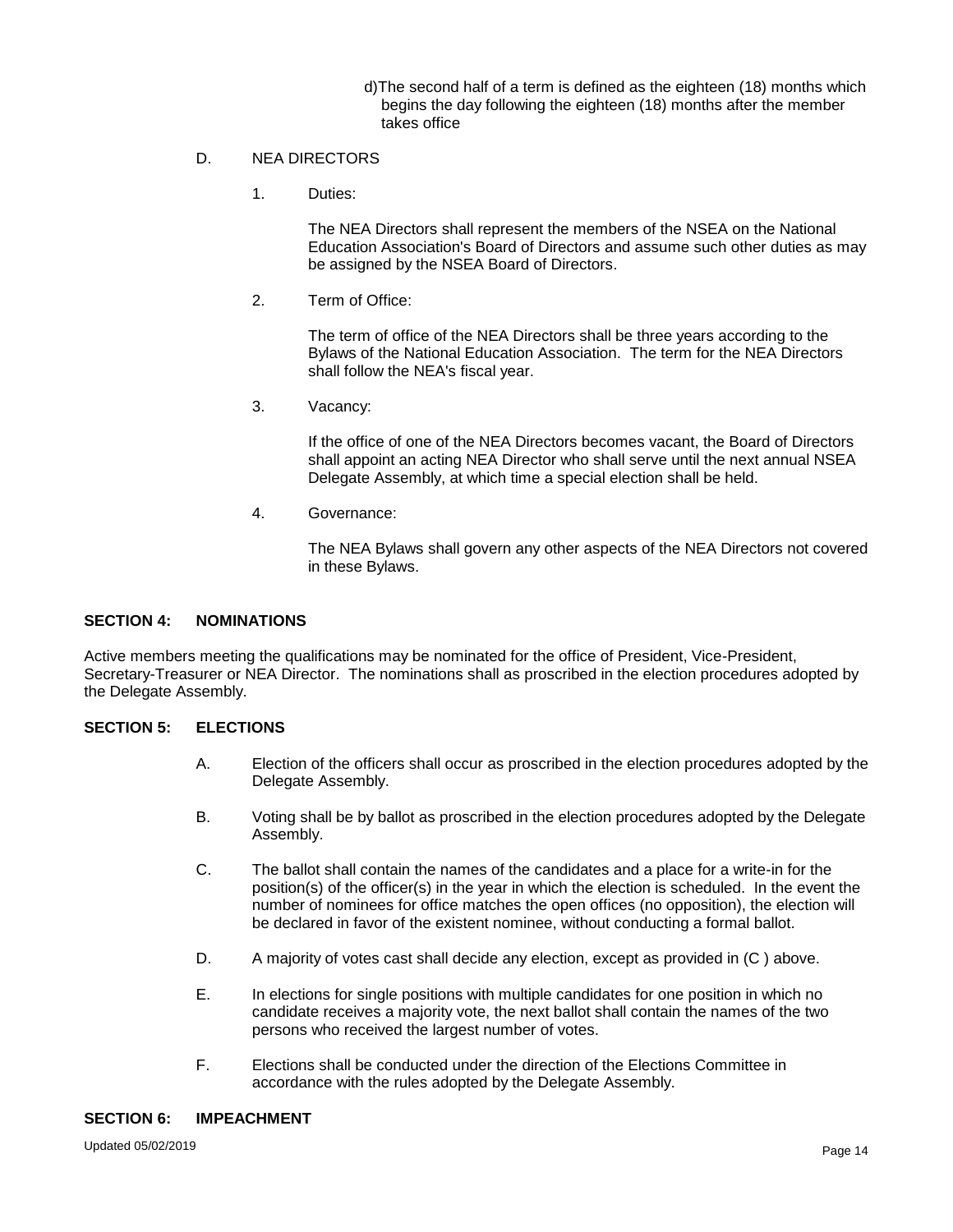- A. Elected officers of the Association may be impeached for violation of the code of Ethics of the Education Profession, for misfeasance, for malfeasance, or for nonfeasance in office.
- B. Impeachment proceedings against an elected officer shall be initiated by written petition submitted to the Board of Directors by at least 33% of the certified delegates to the Delegate Assembly.
- C. If, after a due process hearing, a two-thirds (2/3) vote of the Board of Directors shall sustain the charge, the office shall become vacant.

### **ARTICLE VI: EXECUTIVE DIRECTOR**

The Executive Director is responsible to the Board of Directors, which shall prescribe the duties of the position.

#### **ARTICLE VII: COMMITTEES**

#### **SECTION 1: STANDING COMMITTEES**

The Standing Committees of the NSEA, which are appointed by the President and approved by the Board of Directors, are as follows:

- A. Delegate Assembly Standing Committees
	- 1. Elections and Credentials: The Elections and Credentials Committee is responsible for conducting elections for all officers, constitutional amendments at Delegate Assembly and other NSEA elections as directed by the President or the Board of Directors.
	- 2. Resolutions: The Resolutions Committee is responsible for the maintenance of the Resolutions and the processing of proposed amendments to the Resolutions to be considered for action by the Delegate Assembly.
	- 3. Bylaws, Rules and Policies: The Bylaws, Rules and Policies Committee is responsible for the maintenance of the Bylaws and Rules and the processing of proposed amendments to the Bylaws and Rules to be considered for action by the Delegate Assembly.

In addition, the Bylaws, Rules and Policies Committee is responsible for the maintenance of the NSEA Policies and the processing of changes or amendments to the Policies to be considered by the Board of Directors or Delegate Assembly.

- 4. Budget Committee: The Budget Committee is responsible for the development and oversight of the NSEA Budget. The Budget Committee shall develop the proposed balanced budget based on the NSEA's strategic plan, core values, mission and vision statements. Prior to each Delegate Assembly preceding the new fiscal year, a proposed balance budget shall be presented to the NSEA Board for recommendation to the Delegate Assembly.
- B. Member Advocacy Standing Committees/Programs
	- 1. Minority Affairs Committee: The Minority Affairs Committee shall be responsible for the development and implementation of Association programs to ensure that ethnic-minority concerns are addressed.
	- 2. Education Support Professionals Committee: The Education Support Professionals Committee shall be responsible for the development and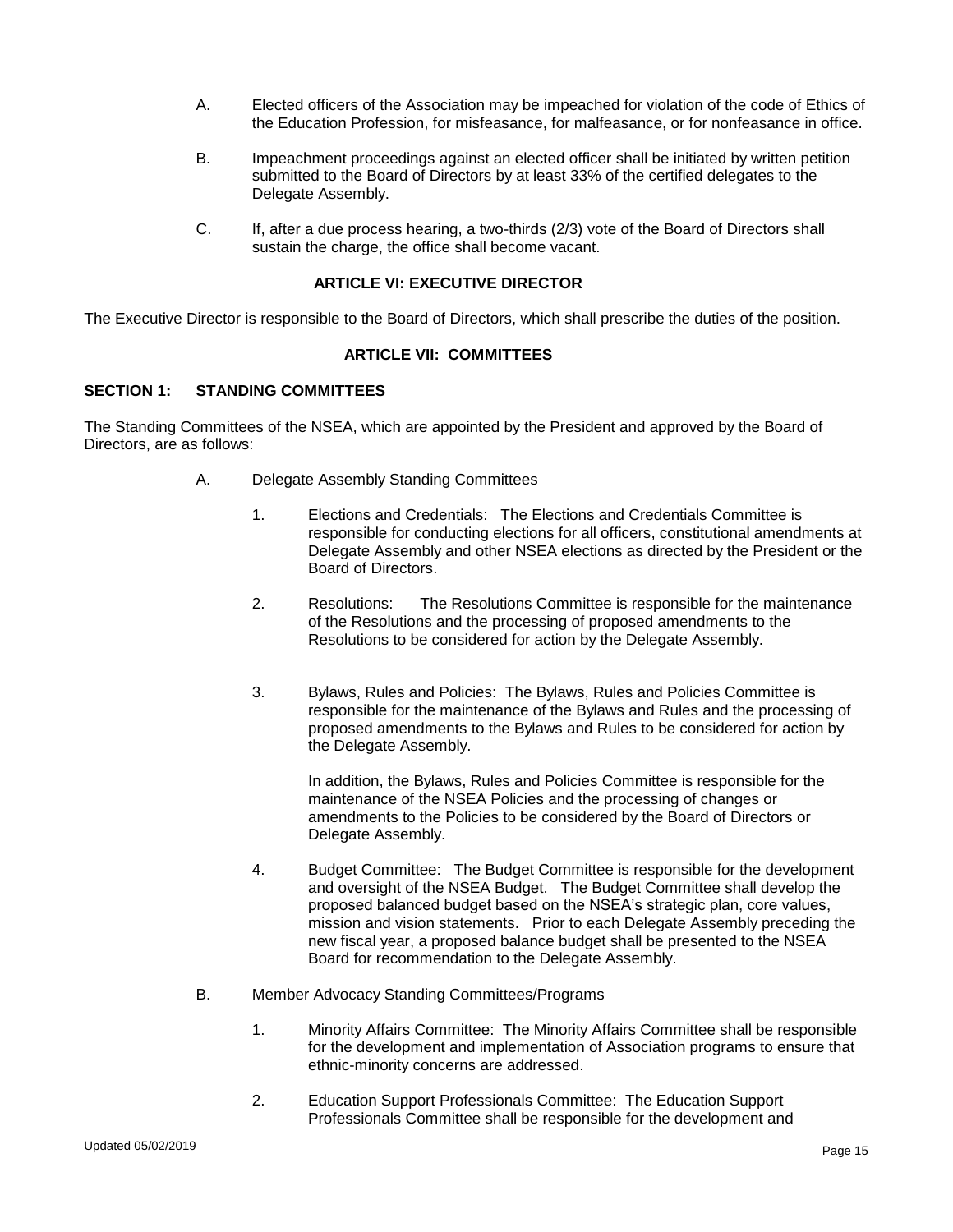implementation of Association programs to secure and maintain the professional rights of education support professionals.

- 3. Special Education Committee: The Special Education Committee shall be responsible for the development and implementation of Association programs to ensure that concerns particular to the field of Special Education are addressed; to assist local association committees in their endeavors to integrate state and local district guidelines into the regular education settings; to provide a resource of personnel and materials in the field of Special Education; to assist in the issues, needs, concerns and problems which arise as a result of implementation and inclusion, and to pursue appropriate legislation specific to Special Education.
- 4. Retiree Committee: The Retired Committee shall be responsible for the development and implementation of Association programs to continue to promote the interests and benefits of retired education employees and to utilize the expertise and experience of members to promote public education.
- 5. Student Program: The Student Program shall be responsible for the development and implementation of Association programs to continue to promote the interests and benefits of student members.
- C. Strategic Priorities Standing Committees
	- 1. Government Relations Committee: The Government Relations Committee shall be responsible for the development and implementation of Association programs to secure legislative support for public education, collective bargaining, retirement benefits, and the improvement of statutes and regulations regarding professional practices.
	- 2. Membership Committee: The NSEA Membership Committee is charged with overseeing various membership programs and providing support to recruit new members, maintain current members, and recapture former members and to engage educators in the work of the Association.
	- **3.** Instruction and Professional Development Committee: The Instruction and Professional Development Committee shall be responsible for the development and implementation of Association programs to secure and maintain the inherent professional rights of teachers.

### **SECTION 2:**

All Standing Committees shall report to the Delegate Assembly. They shall report to the Board of Directors or provided in these Bylaws, upon the request of the President.

#### **SECTION 3:**

The Board of Directors is authorized to determine the method of committee member selection which shall include ethnic-minority representation on each committee.

#### **SECTION 4:**

The NSEA President shall be an ex-officio member of all committees.

#### **SECTION 5:**

Unless otherwise directed by the Delegate Assembly, the Board of Directors is authorized to establish standing or ad hoc committees.

A. Delegate Assembly Standing Committees exist to facilitate the operation of the NSEA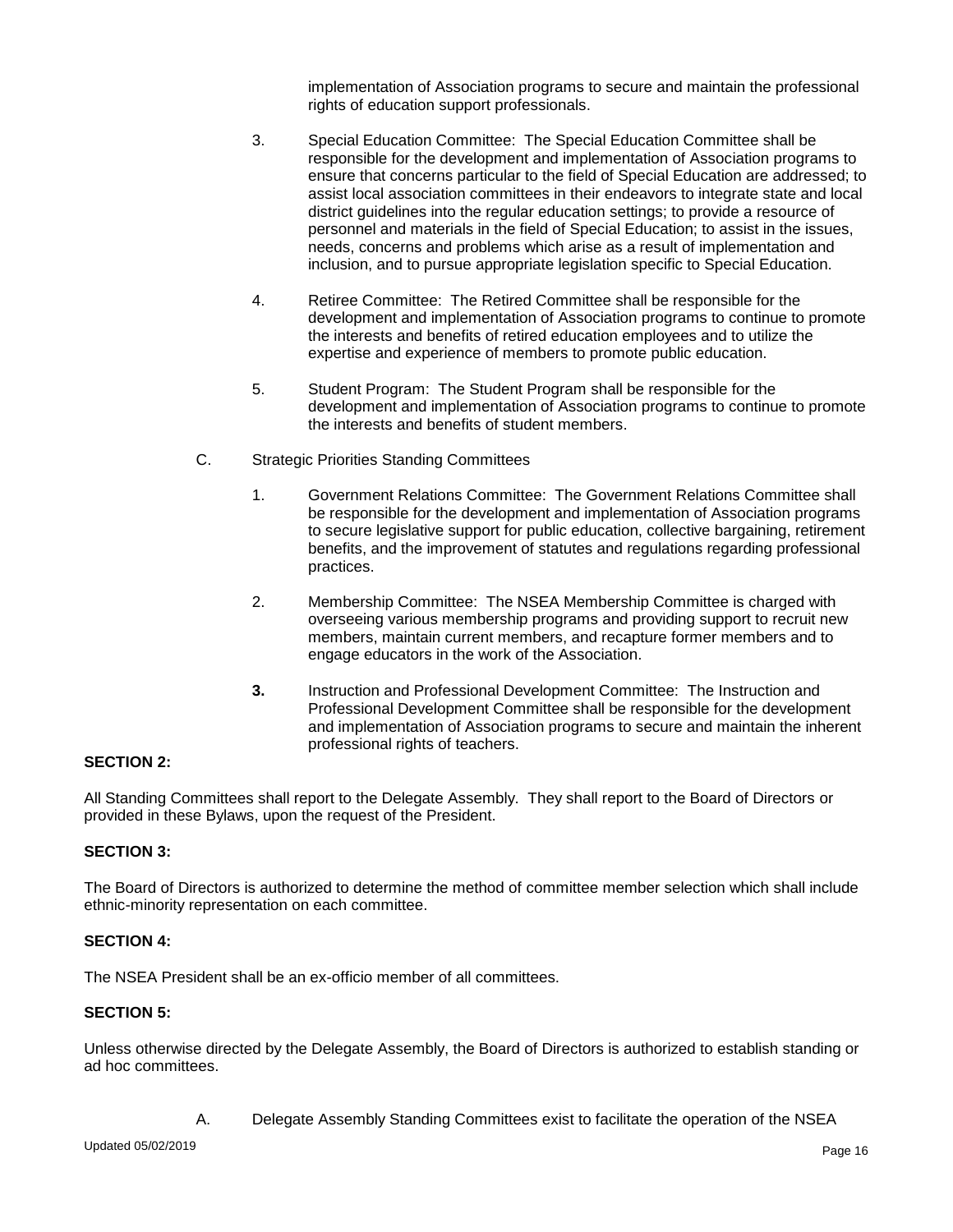Delegate Assembly.

- B. Member Advocacy Standing Committees or Programs make recommendations to the governing bodies on matters of concern to the constituencies that they represent.
- C. Strategic Priority Standing Committees advance one or more of NSEA's strategic priorities.

# **ARTICLE VIII: AFFILIATION**

### **SECTION 1:**

The NSEA shall be affiliated with the National Education Association (NEA) under its rules and shall accept as members those persons who join the NEA and the appropriate affiliated local associations where available.

#### **SECTION 2:**

A local affiliate shall be granted NSEA status whenever the Board of Directors shall determine that the local affiliate fulfills requirements established either by the Delegate Assembly, the Board of Directors, or both.

### **SECTION 3:**

The NSEA shall affiliate a local association when it meets the following minimum standards:

- A. Each affiliate shall apply the one-person, one-vote principle for representation on its governing bodies except that the affiliate shall make every reasonable effort to have ethnic-minority representation at least proportionate to its ethnic-minority membership;
- B. The affiliate shall conduct all elections with open nominations and a secret ballot;
- C. The affiliate shall require membership in the NSEA and in the NEA;
- D. The affiliate shall have the same membership year as that of the NSEA; and
- E. The affiliate shall guarantee that no member of said affiliate may be censured, suspended, or expelled without a due process hearing, which shall include appropriate appellate procedures.
- F. Have a dues transmittal contract with NSEA.

#### **SECTION 4:**

Local affiliate / chapter shall consist of:

- A. an all-inclusive membership, or;
- B. a local teacher association, and/or a group of local teacher associations, or;
- C. professional employees of institutions of higher education, including community and adult education, or;
- D. retired chapters, or;
- E. education support professionals, or;
- F. student chapters.

# **SECTION 5:**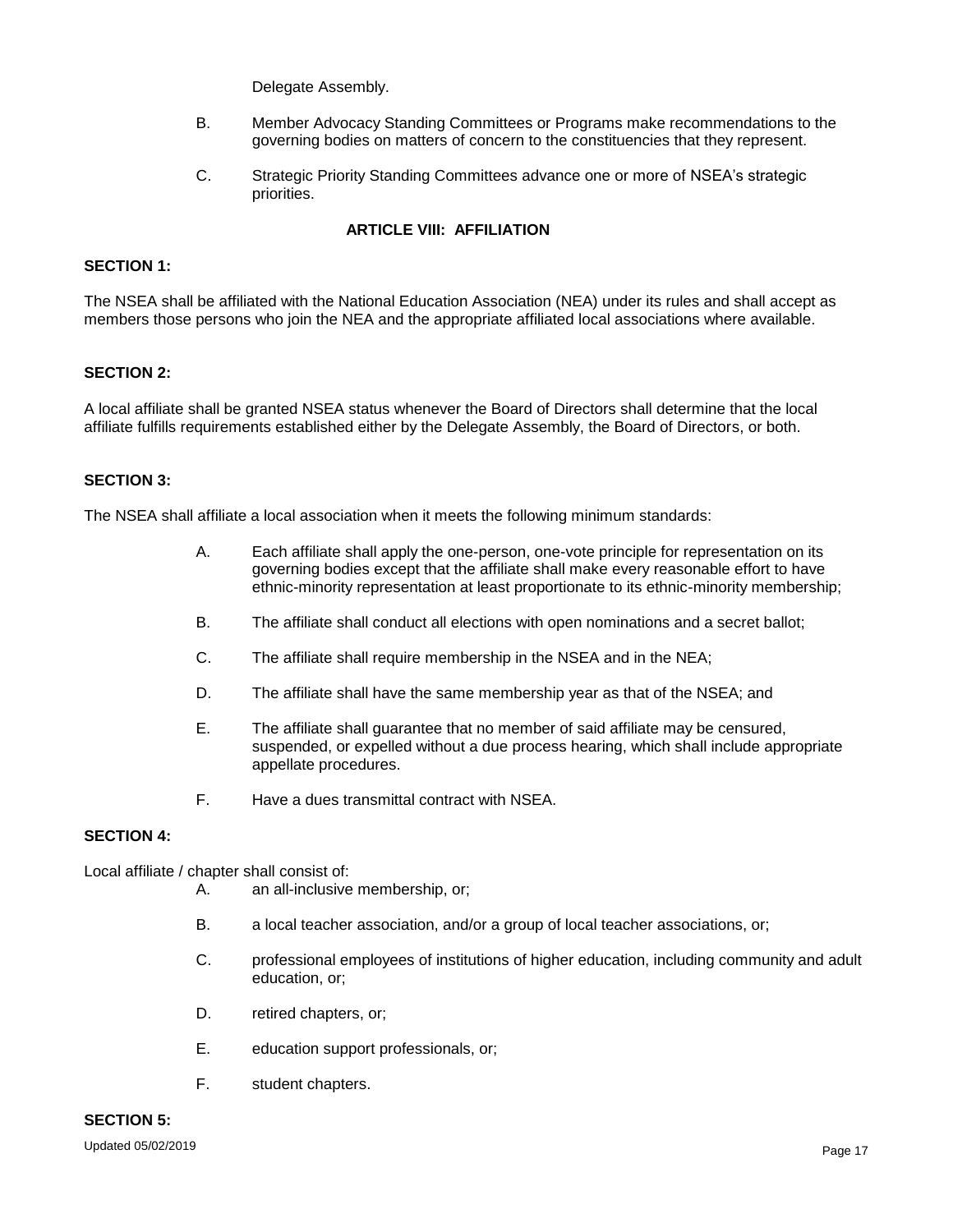NSEA local affiliates must:

- A. have a minimum of ten (10) active NSEA members, schedule at least one general meeting each year;
- B. adopt bylaws consistent with the Bylaws of the NSEA and NEA;
- C. elect officers;
- D. elect delegates to the Delegate Assembly as provided by these Bylaws; and,
- E. maintain effective contact with NSEA by submitting lists of officers, school representatives, and local committee members by October first (1st) of each year.

#### **SECTION 6:**

A copy of the current local association bylaws shall be filed with the NSEA.

#### **SECTION 7:**

The NSEA shall not recognize functionally similar local affiliates as listed in SECTION 4 of this article in the same geographic area.

### **SECTION 8:**

No local association may be censured, suspended, or disaffiliated except by due process hearing before the Tripartite Review Panel whose decision shall be final and binding.

#### **SECTION 9:**

The Tripartite Review Panel shall have the power to censure, suspend, or disaffiliate a local association for just cause.

#### **SECTION 10:**

The Board of Directors may recommend censure, expulsion, disaffiliation, or reinstatement of a local association to the Tripartite Review Panel.

#### **SECTION 11:**

The Tripartite Review Panel shall be comprised of three (3) local member association presidents as follows:

- A. The aggrieved party picks one (1) member of the panel. In no case shall the aggrieved party select himself/herself.
- B. The NSEA President picks one (1) member of the panel.
- C. The third member will be selected by means of a striking process by the two (2) members selected for the panel. Names will alternately be struck from the list of remaining local association presidents.
- D. A flip of a coin shall determine the striking order with the last remaining name serving as chairperson of the panel.
- E. The decision of the Tripartite Review Panel shall be final and binding.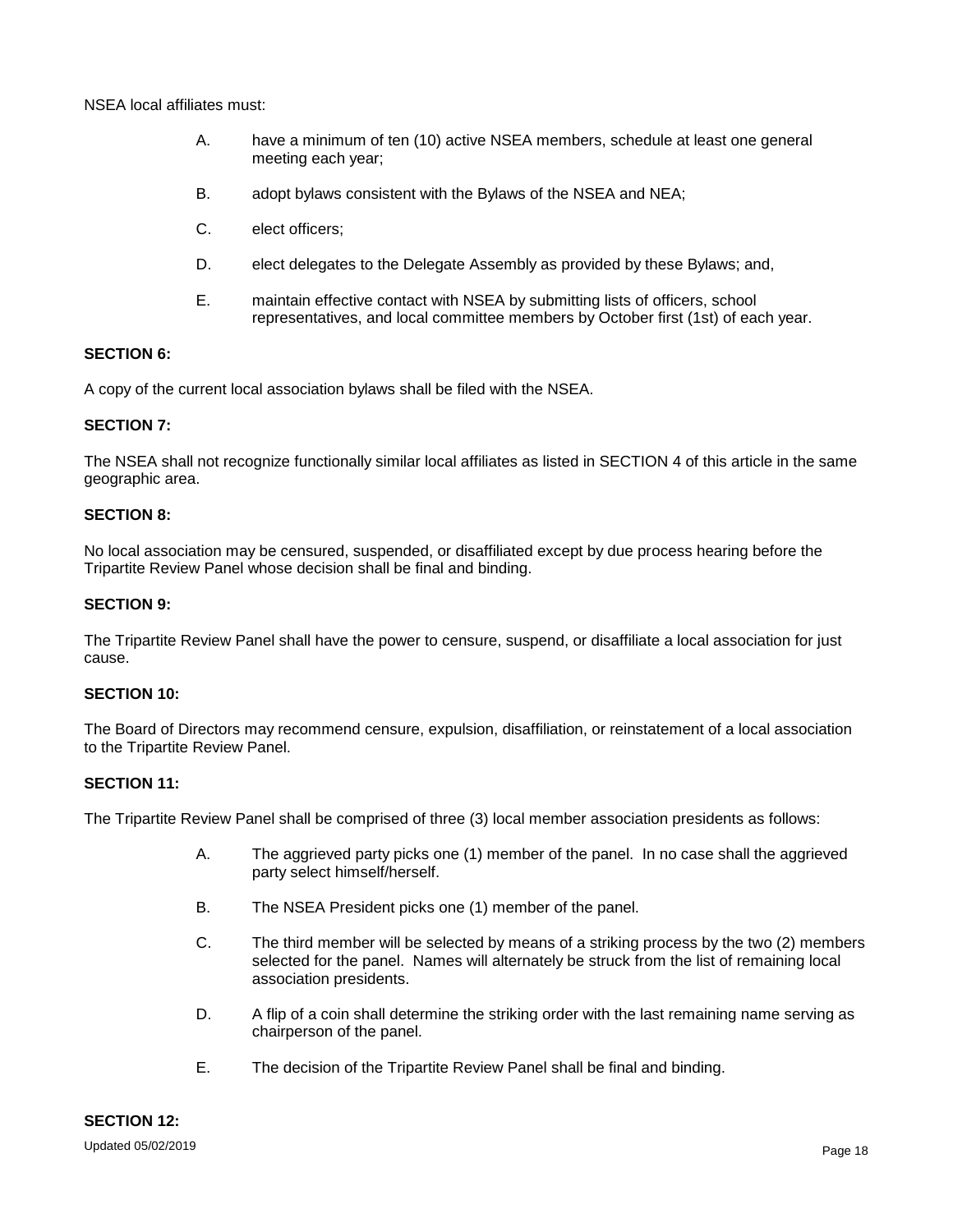The Board of Directors shall review the qualifications of affiliated organizations at least every five (5) years.

#### **SECTION 13:**

Neither the Association nor any affiliate shall employ, in any capacity, any person who has been found by a competent federal court of law to have violated their fiduciary duties under section 501 of the Labor-Management Reporting and Disclosure Act of 1959.

The Board of Directors shall have the right to authorize legal action to secure compliance with this section.

### **ARTICLE IX: TRUSTEESHIP**

#### **SECTION 1:**

To the extent allowable by state and federal law, the Board of Directors shall have the authority to enact policies which allow for the trusteeship of a local affiliate for the purposes of correcting corruption or financial malpractice and/or restoring democratic procedures. The policies adopted by the Board of Directors shall, at a minimum, allow for the appointment of a Trustee or Trustees who shall be empowered to take charge and control of a local affiliate and shall authorize and empower the Trustees(s) to take full charge of the affairs of the affiliate and shall empower the Trustee(s) to take possession of all the funds, books, papers, and other property of the local affiliate. The policies adopted by the Board of Directors shall include a review and due process procedure.

#### **ARTICLE X: PARLIAMENTARY AUTHORITY**

The rules contained in the current edition of ROBERT'S RULES OF ORDER NEWLY REVISED shall govern the NSEA in all cases to which they are applicable and in which they are not inconsistent with the Bylaws and any special rules of order the NSEA may adopt.

### **ARTICLE XI: AMENDMENTS**

#### **SECTION 1:**

The NSEA's Delegate Assembly, by a two-thirds (2/3) vote of those present and voting, shall have the power to amend the Bylaws. If authorized by a resolution of the Delegate Assembly, the Board of Directors, by a two-thirds (2/3) vote of those present and voting, have the power to amend the Bylaws.

#### **SECTION 2**:

Active members of the NSEA may also amend the Bylaws by a two-thirds (2/3) vote of those voting by initiative petition and referendum.

#### **SECTION 3:**

The proposed Bylaw and/or Association Policy amendments, signed by the maker and the seconder, must be submitted to the Executive Director, in the NSEA office, no later than fifty (50) days before the Delegate Assembly at which the proposal is to be considered. All proposed amendments to the Bylaws and Policies shall be published in the NSEA's official publication at least thirty (30) days prior to the date established for vote.

### **ARTICLE XII: DISSOLUTION OF THE ORGANIZATION**

#### **SECTION 1:**

In the unlikely event of the dissolution/discontinuance of the organization herein defined, the Board of Directors shall direct the assets of the organization to be sold at fair market value, and the proceeds from such sales to be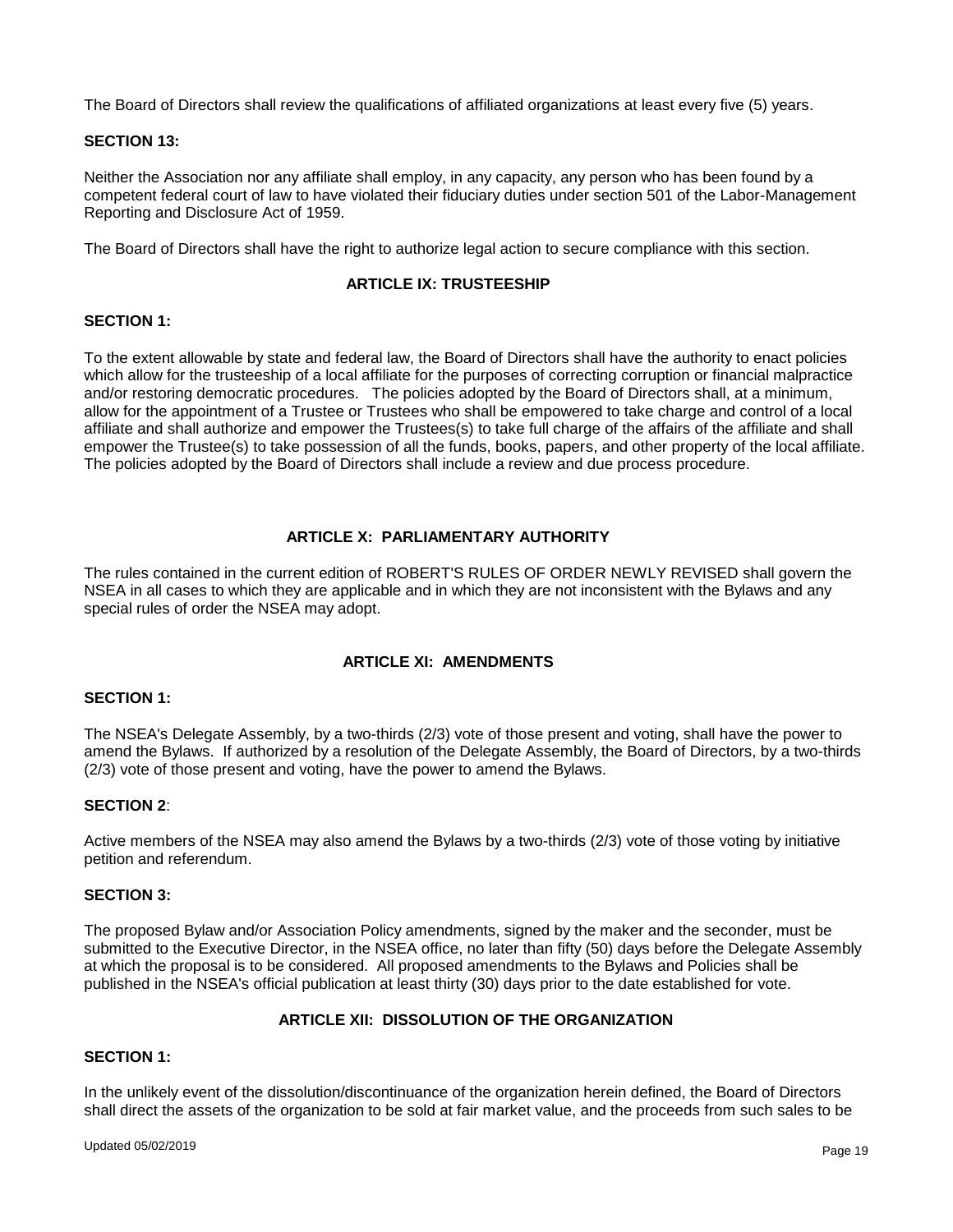used to pay all of the organization's debts. Proceeds remaining after debt resolution shall be distributed to: 1) a non-profit education employee retiree health insurance program, if in existence; or 2) if one does not exist, a 501 c (3) organization (charitable) as directed by a vote of the membership of record as of the dissolution.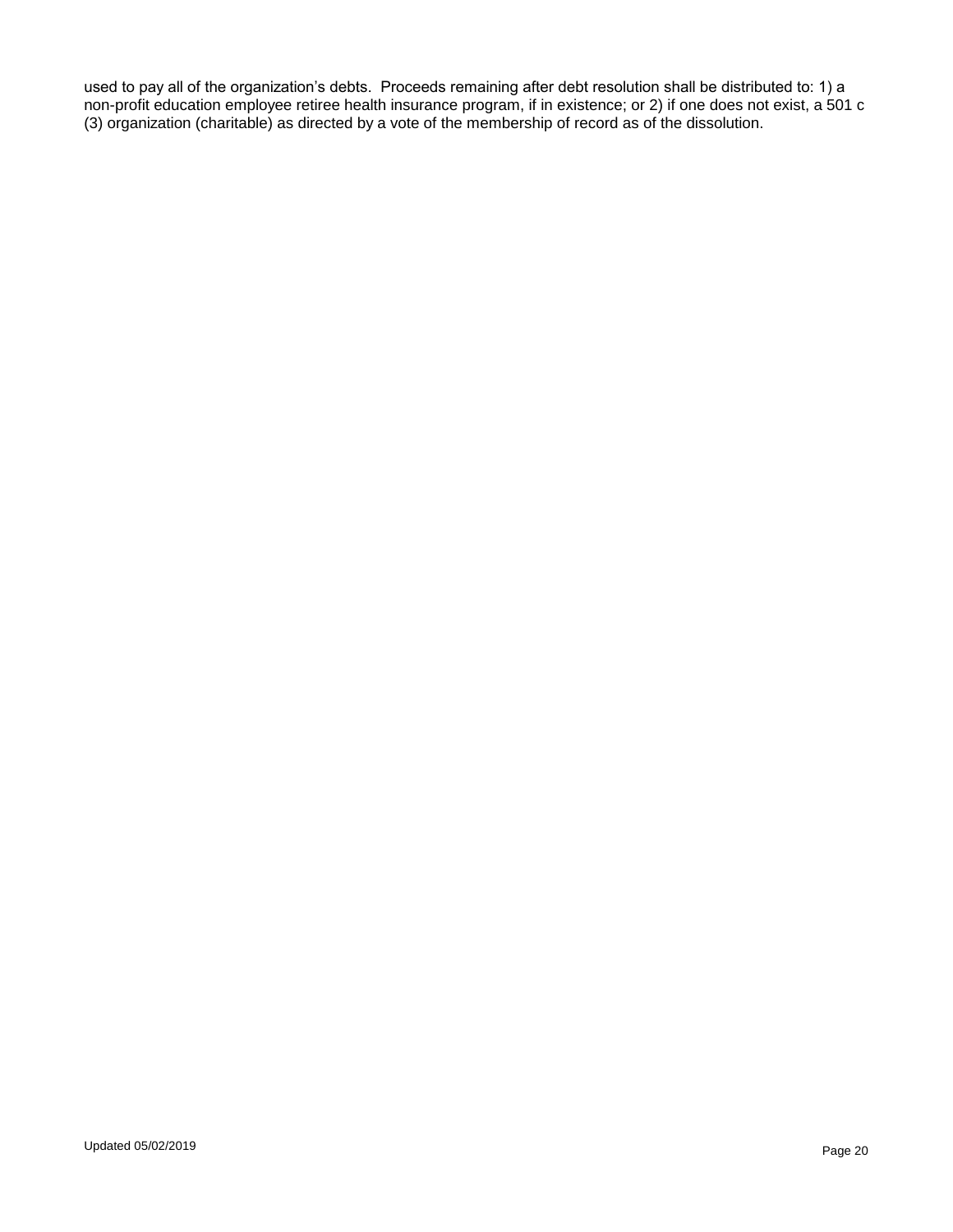### **ARCHIVE NOTES**

These Bylaws were approved by the 1973 Delegate Assembly. (See Delegate Assembly minutes dated April 26- 28, 1973.) These Articles of Incorporation and Bylaws became effective July 31, 1973.

These Bylaws were amended by the 1975 Delegate Assembly: Article VI, Sections 10 and 12. (See Delegate Assembly minutes dated May 2-4, 1975.)

These Bylaws were amended by the 1976 Delegate Assembly: Article VI, Section 2 and Article VII, Section 6. (See Delegate Assembly proceedings dated May 7-9, 1976.)

These Bylaws were amended by the Board of Directors on September 6, 1976: Article VI, Sections 15; Article VII, Section 2, 3, 4 and 8. (See Board of Directors minutes dated September 6, 1976.)

These Bylaws were amended by the 1977 Delegate Assembly: Article II, Sections 2 and 3; Article III, Section 2; and Article IV, Section 1. (See Delegate Assembly proceedings dated April 29-30 and May 1, 1977.)

These Bylaws were amended by the 1978 Delegate Assembly: Article XI, Section 8. (See Delegate Assembly proceedings April 21-23, 1978.)

These Bylaws were amended by the 1979 Delegate Assembly: Article II, Sections 7; Article III, Sections 1, 2, 3, 4, and 5; Article IV, Section 1; Article III, Section 1. (See Delegate Assembly proceedings dated May 4-6, 1979.)

These Bylaws were amended by the 1980 Delegate Assembly: Article II, Section 1; and Article VII, Section 6. (See Delegate Assembly proceedings dated May 16-18, 1980.)

These Bylaws were amended by the 1981 Delegate Assembly: Article II, Sections 1, 2 and 4; Article IV, Section 3; Article VI, Section 1; and Article VII, Sections 4 and 6, added a new Section 11. (See Delegate Assembly minutes, May 15-17, 1981.)

These Bylaws were amended by the 1982 Delegate Assembly: Article IV, Sections 1 and 2. (See Delegate Assembly proceedings May 1-2, 1982.)

These Bylaws were amended by the 1983 Delegate Assembly: Article V, Sections 3 and 4; and Article VI, Section 1. (See Delegate Assembly proceedings May 13-15, 1983.)

These Bylaws were amended by the 1984 Delegate Assembly: Article II, Section 1, Sections 5 and 6 (5, 6 and 7, renumbers to 6, 7 and 8); Article VI, Section 2. (See Delegate Assembly proceedings May 18-20, 1984.)

These Bylaws were amended by the 1985 Delegate Assembly: Article III, Sections 2 and 3. (See Delegate Assembly proceedings May 17-19, 1985.)

These Bylaws were revised by the 1986 Delegate Assembly: Article III, IV, V, VI, VII, VIII, IX, and X. (See Delegate Assembly minutes of May 16-18, 1985.)

These Bylaws were amended by the 1987 Delegate Assembly: Article III, Section 3, A. and Article VII, Section 1. (See Delegate Assembly minutes of May 15-17, 1987. By Delegate Assembly authorization, the Board amended Article III, Section 3, A.)

These Bylaws were amended by the 1988 Delegate Assembly: Article VIII, Section 4, E and F. (See Delegate Assembly minutes of April 15-17, 1988. By Delegate Assembly authorization, the Board amended Article VIII, Section 4, E and F.)

These Bylaws were amended by the 1989 Delegate Assembly: Article II, Section 1, A and D, and Section 4; Article V, Section 2, A; Article VIII, Section 3 E, 4, 8 and 11; Article VI, Section 1 and 2. (See Delegate Assembly minutes of April 28-30, 1989.)

These Bylaws were amended by the 1990 Delegate Assembly: Article I, Article VI, Section 1 and A 1 and Section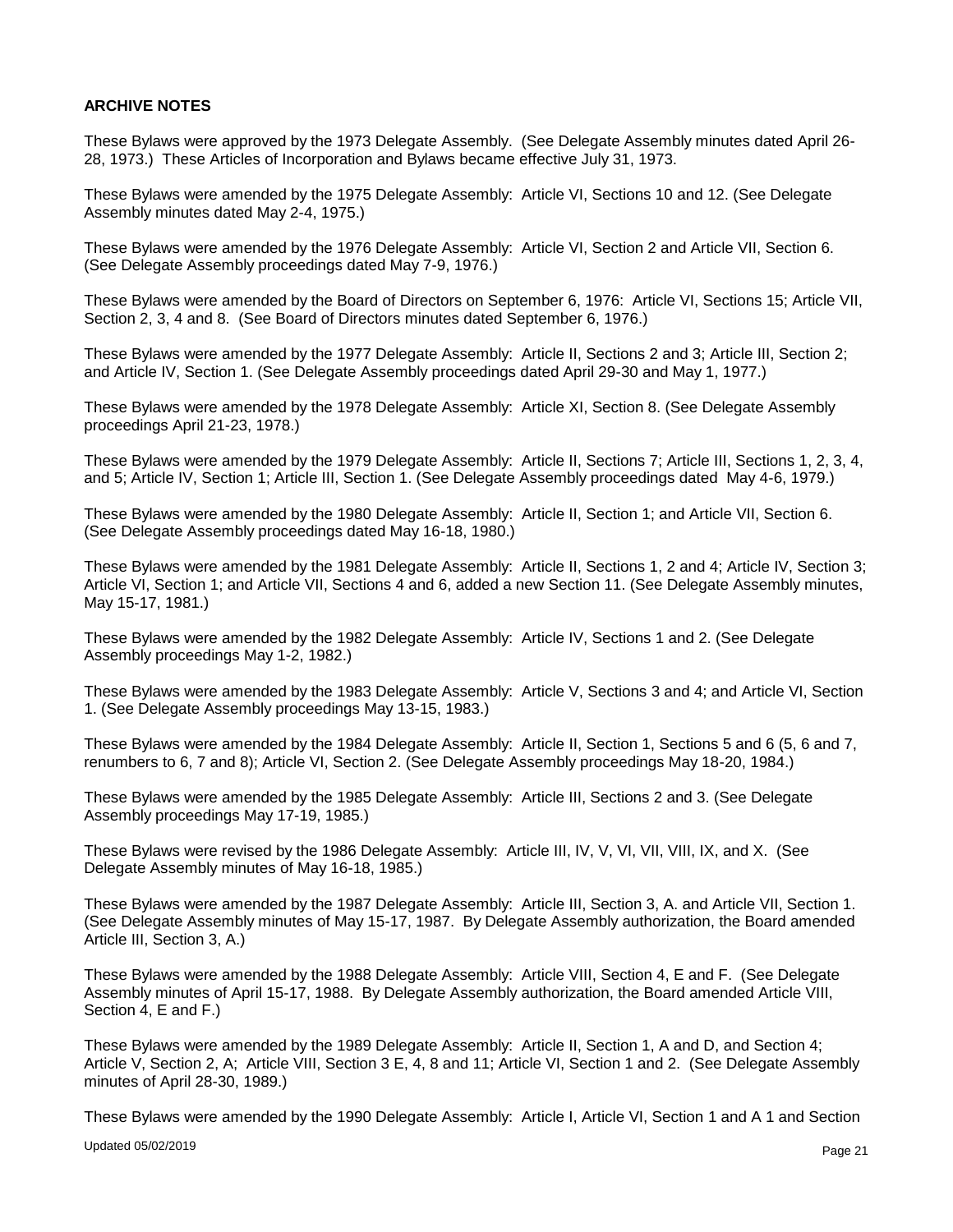7 C; Article VII, Section 1 E. (See Delegate Assembly minutes of April 27-29, 1990.)

These Bylaws were amended by the 1991 Delegate Assembly: Article VI, Section 1. (See Delegate Assembly minutes of April 19-21, 1991.)

These Bylaws were amended by the 1992 Delegate Assembly: Article III, Section 5E; Article V, Section 7; Article VI, Section 1, A and B, and Section 2A; Article VI, Section 3; Article VI, Section 11B. (See Delegate Assembly minutes of May 15-17, 1992.)

These Bylaws were amended by the 1993 Delegate Assembly: Article V, Section 5, B and D; Article VI, Section 3B; Article VIII, Section 12; Article X, Section 3. (See Delegate Assembly minutes of April 23-25, 1993.)

These Bylaws were amended by the 1994 Delegate Assembly: Article III, Section 3; Article IV; Article V, Section 7A; Article VII, Section 1-B. (See Delegate Assembly minutes of April 22-24, 1994.) By Delegate Assembly authorization, the Board amended Article III, Section 3-D, and Article IV.

These Bylaws were amended by the 1995 Delegate Assembly: Article III, Section 3.A.1.c; Article III, Section 3.B.3; Article III, Section 3.C.3. (See Delegate Assembly minutes of May 19-21, 1995.)

These Bylaws were amended by the 1996 Delegate Assembly: Article III, Section 3. 2 & 3; Article II.C.1-3; Article V, Sections 4-6; Article VII, Section 1.E. (See Delegate Assembly Minutes of May 17-19, 1996.)

These Bylaws were amended by the 1997 Delegate Assembly: Article IV, Section 4 and 5.A; Article VI, Section 1.A.1, 1.A.2, 1.A.3, 1.A.4, 1.A.6, 1.B and 2; Article VIII, Section 4.F. (See Delegate Assembly Minutes of April 18- 20, 1997.)

These Bylaws were amended by the 1998 Delegate Assembly: Article II, Section 2; Article III, Section 3.A.2, 3.B.2, 3.D.2, 5.C and 5.D; Article VI, Section 1.4, 2.A, and 6.B; Article XI, Section 1. (See Delegate Assembly minutes of April 24-26, 1998.)

These Bylaws were amended by the 1999 Delegate Assembly: Article II, Section 1.C.1. (See Delegate Assembly minutes of May 21-23, 1999.)

These Bylaws were amended by the 2000 Delegate Assembly: Article III, Section D.1.A; Article V, Section 5.A; Article V, Section 7.A; and Article VI, Section 1.A.5. (See Delegate Assembly minutes of April 7-9, 2000.)

These Bylaws were amended by the 2001 Delegate Assembly: Article VII, Section 1. (See Delegate Assembly minutes of April 27-29, 2001.)

These Bylaws were amended by the 2002 Delegate Assembly: Article I, Article II, Sections 1.A.2 and 1.A.3; Article VII, Sections 1.D and 1.F; and Article VIII, Section 4.E. (See Delegate Assembly minutes of April 26-28, 2002.)

These Bylaws were amended by the 2003 Delegate Assembly: Article III Sections A.f. and 5.E.; Sections Article VI, Sections 3.B., 6.A., 6.B., 6.C. and Section 8. (See Delegate Assembly minutes of April 4-6, 2003.)

These Bylaws were amended by the 2004 Delegate Assembly: Article VI Sections 1.B. (See Delegate Assembly minutes of April 23-25, 2004.)

These Bylaws were amended by the 2005 Delegate Assembly: Article III Sections 3.A, 3B, 3C. Article VI Section 1A.6. (See Delegate Assembly minutes of April 16-17, 2005.)

These Bylaws were amended by the 2006 Delegate Assembly: Article VI: Section 1.A.1, A.2, A3, A.4 (new language) (4, 5, 6, 7, renumbered to 5, 6, 7, 8.) (See Delegate Assembly minutes of April 29-30, 2006.)

These Bylaws were amended by the 2007 Delegate Assembly: Article I, Article II A.3, B, C.4, C.5, C.6, D.2, D.3, D.4, F.2, Article IV 5.B, 10.E, Article V B.1.d. (See Delegate Assembly minutes of April 28-29, 2007.)

No Bylaws amendments were proposed for the 2008 Delegate Assembly. (See Delegate Assembly minutes of

Updated 05/02/2019 Page 22